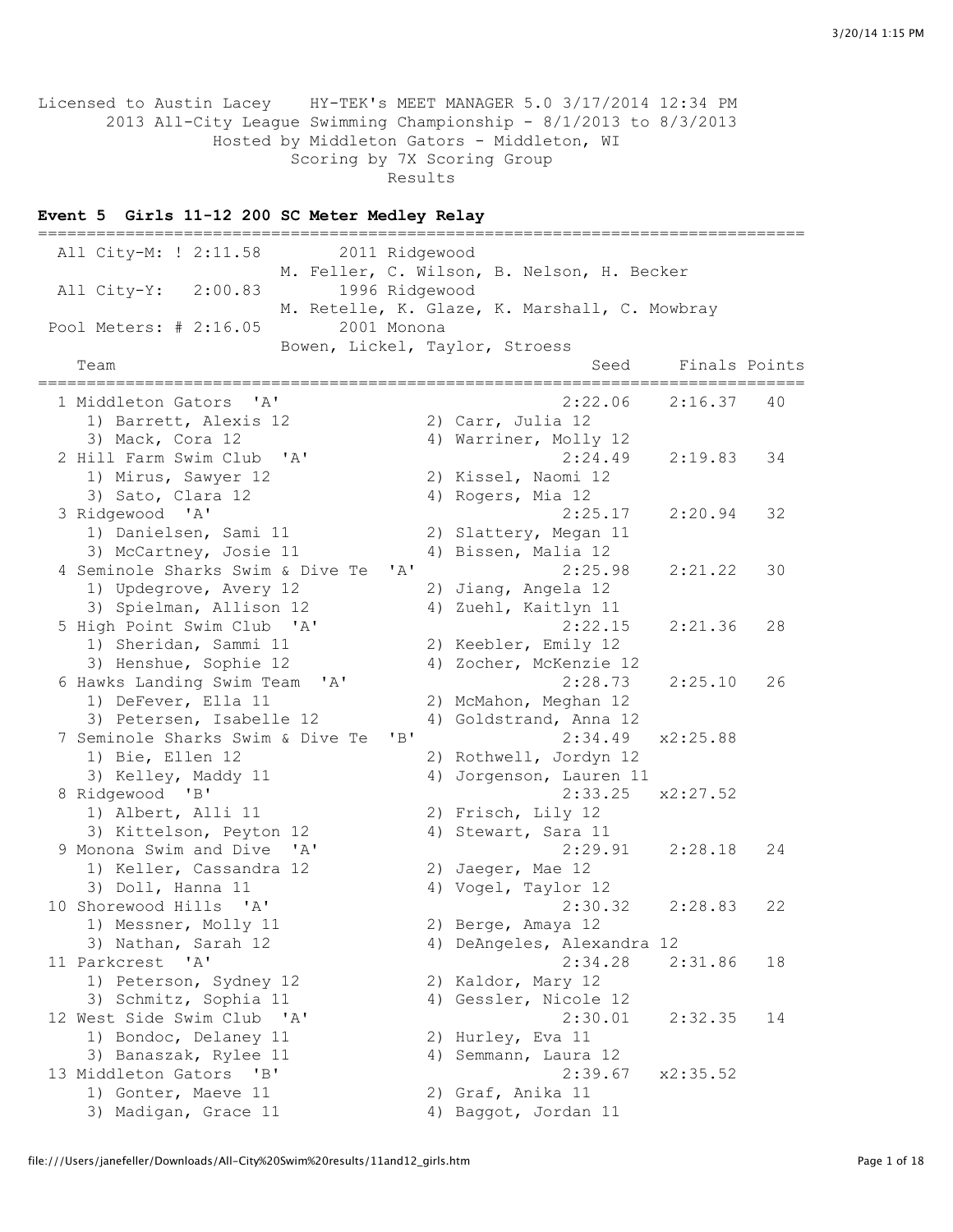14 Hill Farm Swim Club 'B' 2:43.86 x2:37.82 1) Jankovich, Josie 12 2) Rudolph, Lydia 12 3) Stark, Kamden 11 4) Hershberger, Rebekah 12 1) Carroll, Mackenzie 12 2) Todd, Mallory 11 3) Frucht, Annemarie 12 4) Anderson, Emily 11 16 Middleton Gators 'C' 2:42.01 x2:39.51 1) Laurent, Maria 11 2) Wood, Sarah 12 3) Mangas, Abby 12 4) Zheng, Susanna 12 17 Ridgewood 'C' 2:40.56 x2:39.93 1) Frisch, Natalie 11 2) Wilson, Abby 12 3) Roby, Elizabeth 12 4) Hayes, Morgan 12 18 Shorewood Hills 'B' 2:41.36 x2:41.42 1) Schoff, Kirsten 12 2) Anagnostopoulos, Alex 11 3) Robinson, Amelia 11 4) Jordahl, Ella 12 19 Monona Swim and Dive 'B' 2:42.75 x2:41.58 1) Russell, Jenna 11 2) Korfmacher, Emmery 11 3) Cook, Kylie 12 4) Terry, Claudia 12 20 Ridgewood 'D' 2:50.75 x2:41.77 1) Gosselin, Caroline 12 2) Ring, Carolyn 11 3) Steiner, Sophie 12 and 4) Parisi, Katy 11 21 Seminole Sharks Swim & Dive Te 'C' 2:46.16 x2:42.69 1) Flynn, Grace 12 2) McCormick, Molly 11 3) Granetzke, Hannah 11 4) Stitgen, Julia 12 22 High Point Swim Club 'B' 2:41.32 x2:44.78 1) Wilson, Tyler 11 2) Casanova, Maya 12 19 External Swim Cruz (19 External State of Text 1)<br>3) Keenan, Kyra 11 (19 A) Walker, Diana 11 (19 A) 2, 147 15 23 Parkcrest 'B' 2:47.15 x2:44.91 1) Ohnstad, Cecelia 11 2) Nennig-Kniaz, Kayla 12 3) Levi, Eve 12 4) Denlinger Drumm, Natalie 12 24 Shorewood Hills 'C' 2:58.93 x2:44.98 1) Sexson, Leah 11 3) Mickelson, Leah 11 4) Klodd, Alexa 11 25 Hawks Landing Swim Team 'B' 2:46.11 x2:48.71 1) Thomley, Anna 12 2) Pansegrau, Elizabeth 11 3) Reid, Claire 12 (4) Olson, Amanda 11 1) Schensky, Jadyn 11 2) Darvin, Camila 11 3) Quattrucci, Isabella 12 4) Durst, Lucia 12 27 Middleton Gators 'D' 2:54.87 x2:50.24<br>1) Quigley, Taryn 12 2) Andrews, Megan 12 1) Quigley, Taryn 12 2) Andrews, Megan 12 3) Keith, Moira 11 4) Sue, Charlotte 12 28 Hawks Landing Swim Team 'C' 2:55.27 x2:51.82<br>
1) Schramm, Katelyn 12 2) Williams, Anna 12<br>
3) Erlandson, Nora 11 4) Welsh, Taylor 11 1) Schramm, Katelyn 12<br>3) Erlandson, Nora 11 3) Erlandson, Nora 11  $\qquad \qquad$  4) Welsh, Taylor 11 29 Hill Farm Swim Club 'C' 2:52.13 x2:52.19 1) Heinrichs, Ellie 11 2) Tennant, Evie 12 3) Middleton, Grace 11 4) Ra, Irene 11 30 Ridgewood 'E' 2:59.07 x2:53.73 1) McCorvie, Kate 11 2) Waschbusch, Lucy 12 3) Torrealba, Stephanie 11 4) Samz, Meghan 11 31 Ridgewood 'F' 3:13.52 x2:53.98 1) Dunn, Campbell 12 2) Chester, Elise 11 3) Beglinger, Madeline 12 4) Podvin, Kaylie 12 1) Schlichting, Bridget 12 2) Moen, Courtney 12 3) McNeil, Caroline 11 4) Masciopinto, Francesca 11

```
15 Nakoma Swim Team 'A' 2:33.98 2:39.12 12 
26 Goodman Pool Waves 'A' 2:49.52 2:49.92 10 
32 Maple Bluff Country Club Swim 'A' 3:00.27 2:55.20 8
```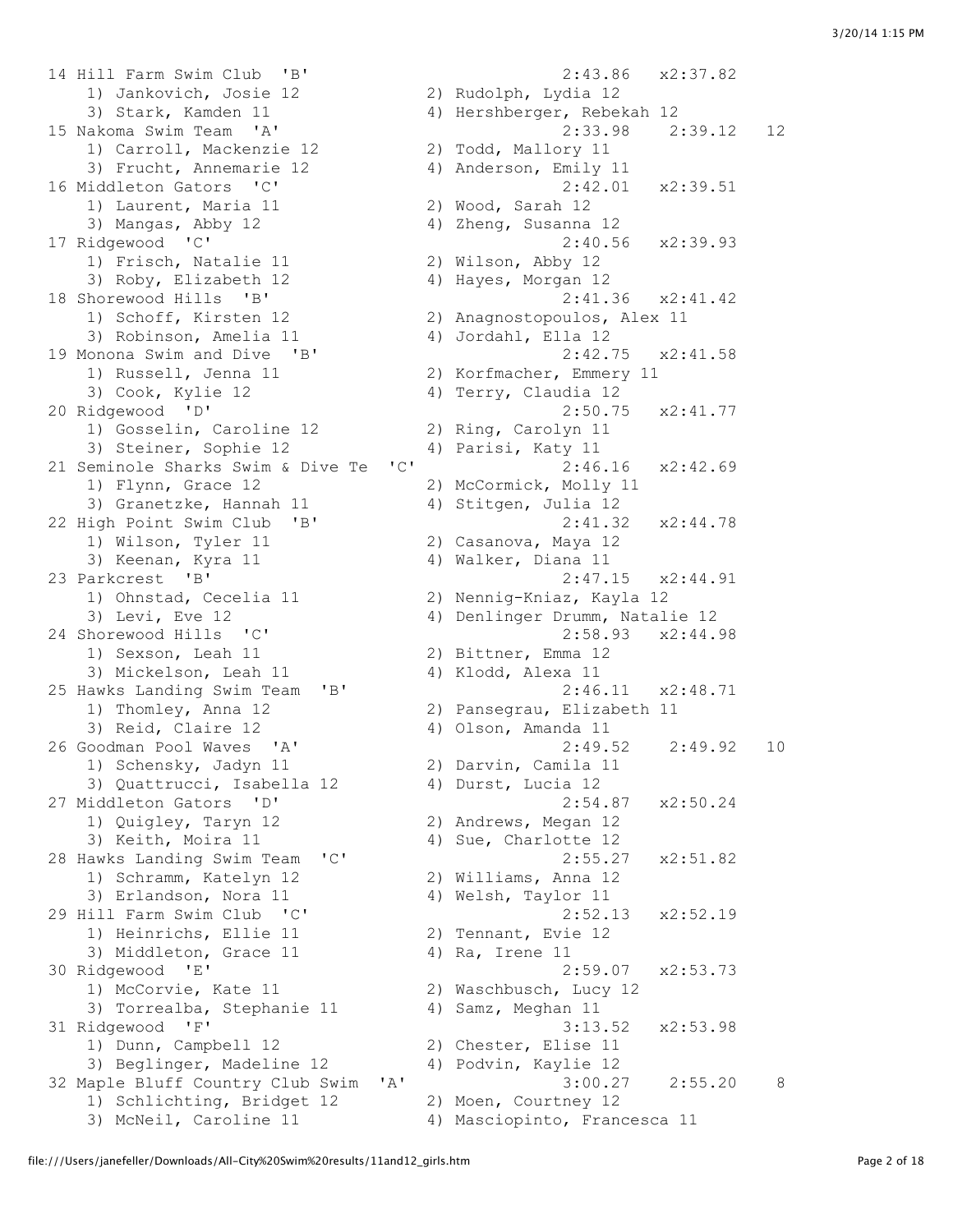33 Monona Swim and Dive 'C' 3:00.33 x2:56.57 1) Kowalski, Hailey 11 2) Graham, Reagan 11 3) Anderson, Chandler 12 4) Baxter, Abigayle 12 34 Shorewood Hills 'D' 3:08.69 x2:58.03 1) Hacker, Vivian 12 2) Cavalluzzo, Christina 11 3) Kiley, Kristin 12 (4) Rusk, Jonna 11 35 High Point Swim Club 'D' 3:27.52 x2:59.45 1) Cedergren, Julia 11 2) Bauer, Anna 12 3) Fussell, Gianna 11 4) Schuster, Emma 11 36 Shorewood Hills 'E' 3:16.98 x3:01.90 1) Gotzler, Ella 12 2) Moran, Lauren 11 3) Bush, Margo 11 4) Link, Phoebe 12 37 Shorewood Hills 'F' 3:27.32 x3:05.09 1) Maas, Lucie 12 2) House, Alice 11 3) Maaneb de Macedo, Aariika 11 4) Stephenson, Jaqueline 11 38 Ridgewood 'G' 3:17.63 x3:05.42 1) Mackeron, Anya 11 2) Boucher, Megan 11 3) Vaccaro, Nina 11 4) Bonifas, Maddy 11 39 Goodman Pool Waves 'B' 3:15.64 x3:06.63 1) Bryan, Kristin 12 2) Jones, Sophie 12 3) Bryan, Kristin 12 (2) Jones, Sophie 12<br>3) Wanish, Katia 11 (4) Klimowicz, Nastassja 11 40 Monona Swim and Dive 'D' 3:13.48 x3:10.57 1) Moreland, Brianna 12 2) Krinkey, Kelsi 12 3) Veserat, Olivia 11 4) Parvin, Ainsley 12 41 Middleton Gators 'H' 3:24.04 x3:12.18 1) Dillon, Grace 12 2) Engle, Elizabeth 11 3) Thayer, Brynn 12 4) Frinzi, Keller 11 42 West Side Swim Club 'B' 3:14.77 x3:18.61 1) Tisdel, Keeley 11 2) Ketarkus, Ally 11 3) Pulvermacher, Lucca 11 4) Martinez, Genevieve 11 43 Middleton Gators 'I' 3:25.83 x3:22.36 1) Judd, Lauren 12 2) Libert, Elizabeth 11 3) Demitrios, Ada 11 4) McGill, Megan 11 -- Ridgewood 'H' 3:32.10 DQ 1) Marty, Jaime 11 2) Sullivan, Carynne 11 3) Tosto, Natalie 11 4) Montgomery, Maddy 11 -- Monona Swim and Dive 'E' 3:33.43 DQ 1) Ottman, Katelyn 12 2) Heizman, Katy 12 3) Studt, Kate 11 4) Dockter, Sarah 11 -- Ridgewood 'I' 3:36.99 XDQ 1) 2) Parry, Grace 11 3) Grant, Emily 11 4) -- Seminole Sharks Swim & Dive Te 'D' 2:50.44 DQ 1) Alexander, Sophia 12 2) Frederick, Audrey 12 3) Altenberg, Katri 12 (4) Frahm, Emma 12 -- High Point Swim Club 'C' 2:57.95 DQ 1) Young, Beth 12 2) Keebler, Anna 12 3) Riggins, Ella 11 4) Clark, Madeline 12 -- Middleton Gators 'E' (1999) 47 Juland Madeline 12<br>1) Stabble 11 Stabble 10 1) Stahnke, Alexis 12 2) Ducke, Keegan 12 3) Carey, Margaret 12 4) Ashe, Alexis 12 -- Shorewood Hills 'G' 3:33.11 DQ 1) Spitznagle, Isabellla 11 2) Atalla, Sultani 12 3) Sandholm, Lily 12 4) Melnick, Chelsea 11 -- Middleton Gators 'G' 3:21.80 DQ 1) Smith, Berkley 11 2) Babler, Jazmyn 12 3) Kinne, Natasha 11 4) Olson, Paige 12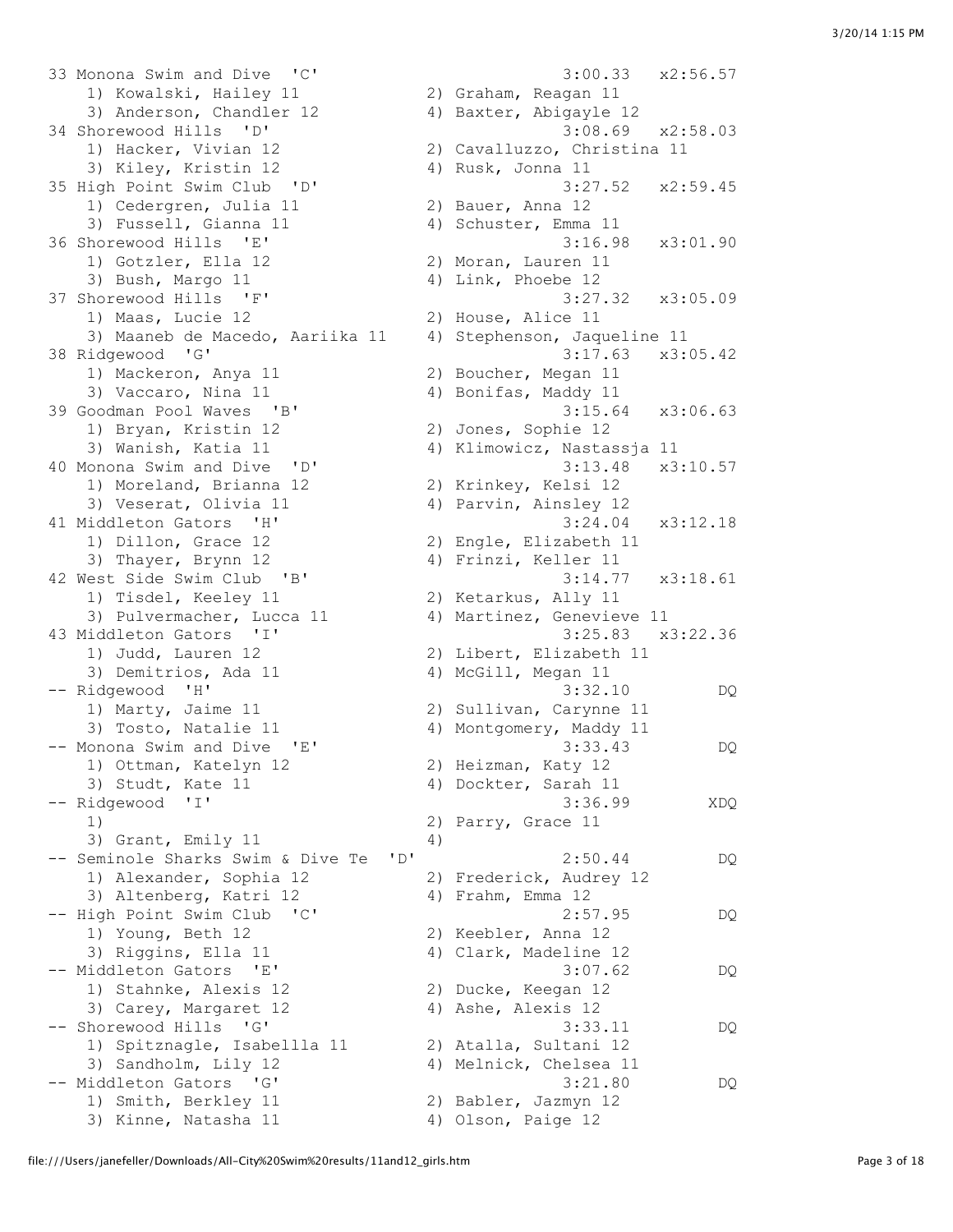| -- Seminole Sharks Swim & Dive Te 'E' | NΤ                      | XDO |
|---------------------------------------|-------------------------|-----|
| 1) Friedman, Lucy 11                  | 2) Satterfield, Kara 12 |     |
| 3) Enright, Cecelia 11                | 4)                      |     |
| -- Middleton Gators 'F'               | 3:08.40                 | DO  |
| 1) Hernandez, Kaylee 12               | 2) Kim, Jessica 12      |     |
| 3) Hoffmann, Madelyn 11               | 4) Ramirez, Alexa 12    |     |

## **Event 15 Girls 11-12 50 SC Meter Freestyle**

| All City-M: ! 28.40<br>All City-Y: 25.37<br>Pool Meters: # 27.35<br>Name | 2011 Kendra Nealey - Shorewood<br>2012 Caroline Hippen - Middleton<br>2011 Beata Nelson, Ridgewood<br>Age Team | Prelims Finals Points |       |              |
|--------------------------------------------------------------------------|----------------------------------------------------------------------------------------------------------------|-----------------------|-------|--------------|
|                                                                          |                                                                                                                |                       |       |              |
| $A - Final$                                                              |                                                                                                                |                       |       |              |
| 1 Mack, Cora                                                             | 12 MI                                                                                                          | 28.94 28.45           |       | 20           |
| 2 Sato, Clara                                                            | 12 HFSC                                                                                                        | 29.61                 | 28.87 | 17           |
| 3 Bissen, Malia                                                          | 12 Ridgewood                                                                                                   | 29.39 28.98           |       | 16           |
| 4 Henshue, Sophie                                                        | 12 High Point                                                                                                  | 30.99                 | 30.42 | 15           |
| 5 Slattery, Megan                                                        | 11 Ridgewood                                                                                                   | 30.74 30.76           |       | 14           |
| 6 Warriner, Molly                                                        | 12 MI                                                                                                          | 30.89 30.77           |       | 13           |
| 7 Sheridan, Sammi                                                        | 11 High Point                                                                                                  | 30.42                 | 30.94 | 12           |
| 8 Quattrucci, Isabella                                                   | 12 Waves                                                                                                       | 31.29                 | 31.86 | 11           |
| $B - Final$                                                              |                                                                                                                |                       |       |              |
| 9 Zuehl, Kaitlyn                                                         | 11 SEM                                                                                                         | 31.31 30.64           |       | 9            |
| 10 Berge, Amaya                                                          | 12 SW                                                                                                          | 32.53 31.74           |       | 7            |
| 11 Petersen, Isabelle                                                    | 12 Hawks Swim                                                                                                  | 32.16                 | 31.79 | 6            |
| 12 Stewart, Sara                                                         | 11 Ridgewood                                                                                                   | 31.75                 | 31.82 | 5            |
| 13 DeAngeles, Alexandra                                                  | 12 SW                                                                                                          | 32.07 32.18           |       | 4            |
| 14 Barrett, Alexis                                                       | 12 MI                                                                                                          | 32.58 32.32           |       | 3            |
| 15 Bie, Ellen                                                            | 12 SEM                                                                                                         | 32.33                 | 32.46 | $\mathbf{2}$ |
| 16 Gessler, Nicole                                                       | 12 Parkcrest                                                                                                   | 33.09                 | 32.90 | $\mathbf{1}$ |

### **Event 15 Girls 11-12 50 SC Meter Freestyle**

| All City-M: ! 28.40<br>All City-Y: 25.37 2012 Caroline Hippen - Middleton<br>Pool Meters: # 27.35 2011 Beata Nelson, Ridgewood<br>Name | 2011 Kendra Nealey - Shorewood<br>Age Team |             | Seed Prelims |
|----------------------------------------------------------------------------------------------------------------------------------------|--------------------------------------------|-------------|--------------|
| Preliminaries                                                                                                                          |                                            |             |              |
|                                                                                                                                        |                                            |             |              |
| 1 Mack, Cora                                                                                                                           | 12 MI                                      |             | 30.11 28.94  |
| 2 Bissen, Malia                                                                                                                        | 12 Ridgewood                               | 30.18 29.39 |              |
| 3 Sato, Clara                                                                                                                          | 12 HFSC                                    |             | 30.18 29.61  |
| 4 Sheridan, Sammi 11 High Point                                                                                                        |                                            | 30.47 30.42 |              |
| 5 Slattery, Megan                                                                                                                      | 11 Ridgewood                               | 32.15 30.74 |              |
| 6 Warriner, Molly 12 MI                                                                                                                |                                            | 31.33       | 30.89        |
| 7 Henshue, Sophie 12 High Point                                                                                                        |                                            | 30.48 30.99 |              |
| 8 Quattrucci, Isabella 12 Waves                                                                                                        |                                            |             | 31.93 31.29  |
| 9 Zuehl, Kaitlyn 11 SEM                                                                                                                |                                            |             | 31.42 31.31  |
| 10 Stewart, Sara and 11 Ridgewood                                                                                                      |                                            |             | 32.63 31.75  |
| 11 DeAngeles, Alexandra 12 SW                                                                                                          |                                            | 32.52       | 32.07        |
| 12 Petersen, Isabelle 12 Hawks Swim                                                                                                    |                                            |             | 32.43 32.16  |
| 12 SEM<br>13 Bie, Ellen                                                                                                                |                                            |             | 32.28 32.33  |
|                                                                                                                                        | 12 SW                                      |             |              |
| 15 Barrett, Alexis                                                                                                                     | 12 MI                                      | 32.82       | 32.58        |
| 14 Berge, Amaya                                                                                                                        |                                            |             | 32.89 32.53  |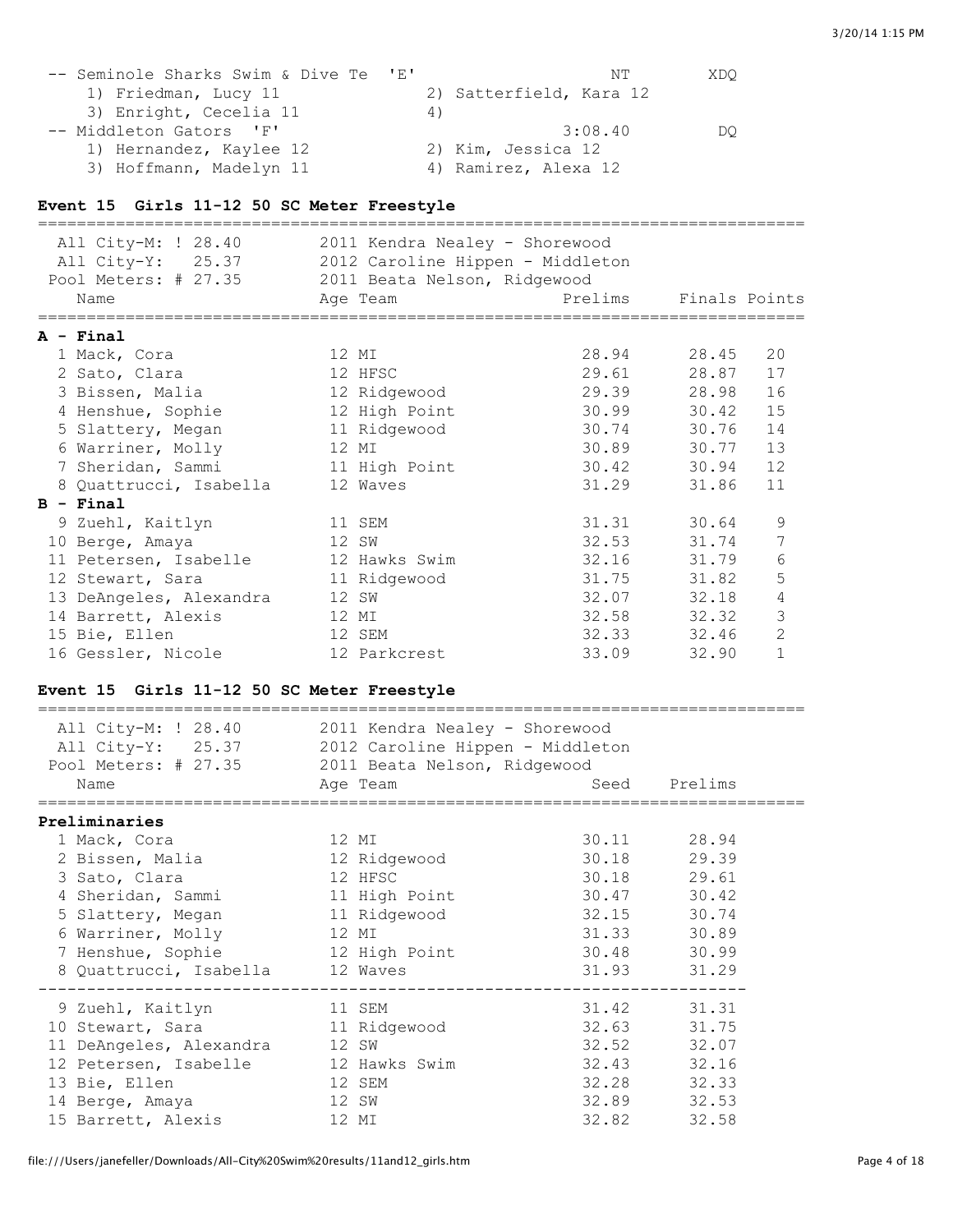| 17 Frucht, Annemarie 12 NK 32.98 33.18<br>18 Kettner, Susie 11 MBCC 33.29 33.36                                                                                       |       |                               |       |       |
|-----------------------------------------------------------------------------------------------------------------------------------------------------------------------|-------|-------------------------------|-------|-------|
|                                                                                                                                                                       |       |                               |       |       |
| 19 Zocher, McKenzie               12 High Point                     33.53       33.39<br>20 Rogers, Mia                 12 HFSC                     32.98       33.43 |       |                               |       |       |
| 21 Kelley, Maddy                                                                                                                                                      |       | 11 SEM                        | 32.71 | 33.51 |
| 22 Vogel, Taylor                                                                                                                                                      | 12 MO |                               | 32.97 | 33.74 |
| 23 Baggot, Jordan                                                                                                                                                     | 11 MI |                               | 34.04 | 33.85 |
| 24 Jorgenson, Lauren                                                                                                                                                  |       | 11 SEM                        | 34.71 | 33.87 |
| 25 Hayes, Morgan                                                                                                                                                      |       | 12 Ridgewood                  | 34.89 | 33.91 |
| 25 Denlinger Drumm, Natalie 12 Parkcrest                                                                                                                              |       |                               | 35.56 | 33.91 |
| 12 MI<br>27 Zheng, Susanna                                                                                                                                            |       |                               | 34.34 | 33.94 |
| 28 Carroll, Mackenzie 12 NK                                                                                                                                           |       |                               | 35.10 | 34.01 |
| 29 Price, Erin                                                                                                                                                        |       | 11 MBCC                       | 34.69 | 34.20 |
|                                                                                                                                                                       |       |                               | 35.11 | 34.31 |
| 30 Hershberger, Rebekah 12 HFSC<br>31 Granetzke, Hannah 11 SEM                                                                                                        |       |                               | 34.61 | 34.44 |
| 32 Terry, Claudia                                                                                                                                                     | 12 MO |                               | 32.87 | 34.77 |
| 33 Parisi, Katy                                                                                                                                                       |       | 11 Ridgewood                  | 35.29 | 34.96 |
| 34 Schoff, Kirsten                                                                                                                                                    |       | 12 SW                         | 36.51 | 35.00 |
| 35 Flynn, Grace                                                                                                                                                       |       | 12 SEM                        | 35.50 | 35.11 |
| 36 Stark, Kamden                                                                                                                                                      |       | 11 HFSC                       | 34.76 | 35.30 |
| 37 Walker, Diana                                                                                                                                                      |       | 11 High Point                 | 34.98 | 35.33 |
| 38 Olson, Amanda                                                                                                                                                      |       | 11 Hawks Swim                 | 35.96 | 35.37 |
| 39 Goldstrand, Anna                                                                                                                                                   |       | 12 Hawks Swim                 | 34.85 | 35.59 |
| 40 Smith, Berkley                                                                                                                                                     |       | 11 MI                         | 36.90 | 35.65 |
| 41 Stitgen, Julia                                                                                                                                                     |       | 12 SEM                        | 35.87 | 35.69 |
| 42 Steiner, Sophie                                                                                                                                                    |       | 12 Ridgewood                  | 35.83 | 35.74 |
| 43 Sue, Charlotte                                                                                                                                                     |       | 12 MI                         | 35.26 | 35.87 |
| 44 Jankovich, Josie                                                                                                                                                   |       | 12 HFSC                       | 37.62 | 35.97 |
| 45 Young, Beth                                                                                                                                                        |       | 12 High Point<br>11 Ridgewood | 36.36 | 35.99 |
| 46 Chester, Elise                                                                                                                                                     |       |                               | 37.01 | 36.00 |
| 47 Kiley, Kristin                                                                                                                                                     |       | 12 SW                         | 36.74 | 36.06 |
| 48 Banaszak, Rylee                                                                                                                                                    |       | 11 West Side                  | 36.43 | 36.09 |
| 48 Rudolph, Lydia                                                                                                                                                     |       | 12 HFSC                       | 35.70 | 36.09 |
| 50 Hacker, Vivian                                                                                                                                                     |       | 12 SW                         | 36.59 | 36.30 |
| 51 Wilson, Abby                                                                                                                                                       |       | 12 Ridgewood                  | 37.75 | 36.35 |
| 52 Samz, Meghan                                                                                                                                                       |       | 11 Ridgewood                  | 36.20 | 36.52 |
| 53 Ashe, Alexis                                                                                                                                                       |       | 12 MI                         | 36.75 | 36.53 |
| 54 Robinson, Amelia                                                                                                                                                   |       | 11 SW                         | 36.87 | 36.71 |
| 55 Casanova, Maya                                                                                                                                                     |       | 12 High Point                 | 36.45 | 36.85 |
| 56 Andrews, Megan                                                                                                                                                     |       | 12 MI                         | 37.13 | 36.87 |
| 57 Hernandez, Kaylee                                                                                                                                                  |       | 12 MI                         | 36.83 | 36.88 |
| 58 Bryan, Kristin                                                                                                                                                     |       | 12 Waves                      | 37.76 | 36.91 |
| 58 Durst, Lucia                                                                                                                                                       |       | 12 Waves                      | 36.24 | 36.91 |
| 58 Wilson, Tyler                                                                                                                                                      |       | 11 High Point                 | 35.42 | 36.91 |
| 61 Clark, Madeline                                                                                                                                                    |       | 12 High Point                 | 36.88 | 36.95 |
| 62 Waschbusch, Lucy                                                                                                                                                   |       | 12 Ridgewood                  | 37.99 | 36.97 |
| 63 Ramirez, Alexa                                                                                                                                                     |       | 12 MI                         | 35.73 | 37.11 |
| 64 Erlandson, Nora                                                                                                                                                    |       | 11 Hawks Swim                 | 36.55 | 37.15 |
| 65 Anderson, Emily                                                                                                                                                    |       | 11 NK                         | 37.30 | 37.18 |
| 66 Boucher, Megan                                                                                                                                                     |       | 11 Ridgewood                  | 39.92 | 37.22 |
| 67 Ring, Carolyn                                                                                                                                                      |       | 11 Ridgewood                  | 39.96 | 37.29 |
| 68 Torrealba, Stephanie                                                                                                                                               |       | 11 Ridgewood                  | 36.53 | 37.42 |
| 69 Wood, Sarah                                                                                                                                                        |       | 12 MI                         | 38.01 | 37.47 |
| 70 Link, Phoebe                                                                                                                                                       |       | 12 SW                         | 36.97 | 37.53 |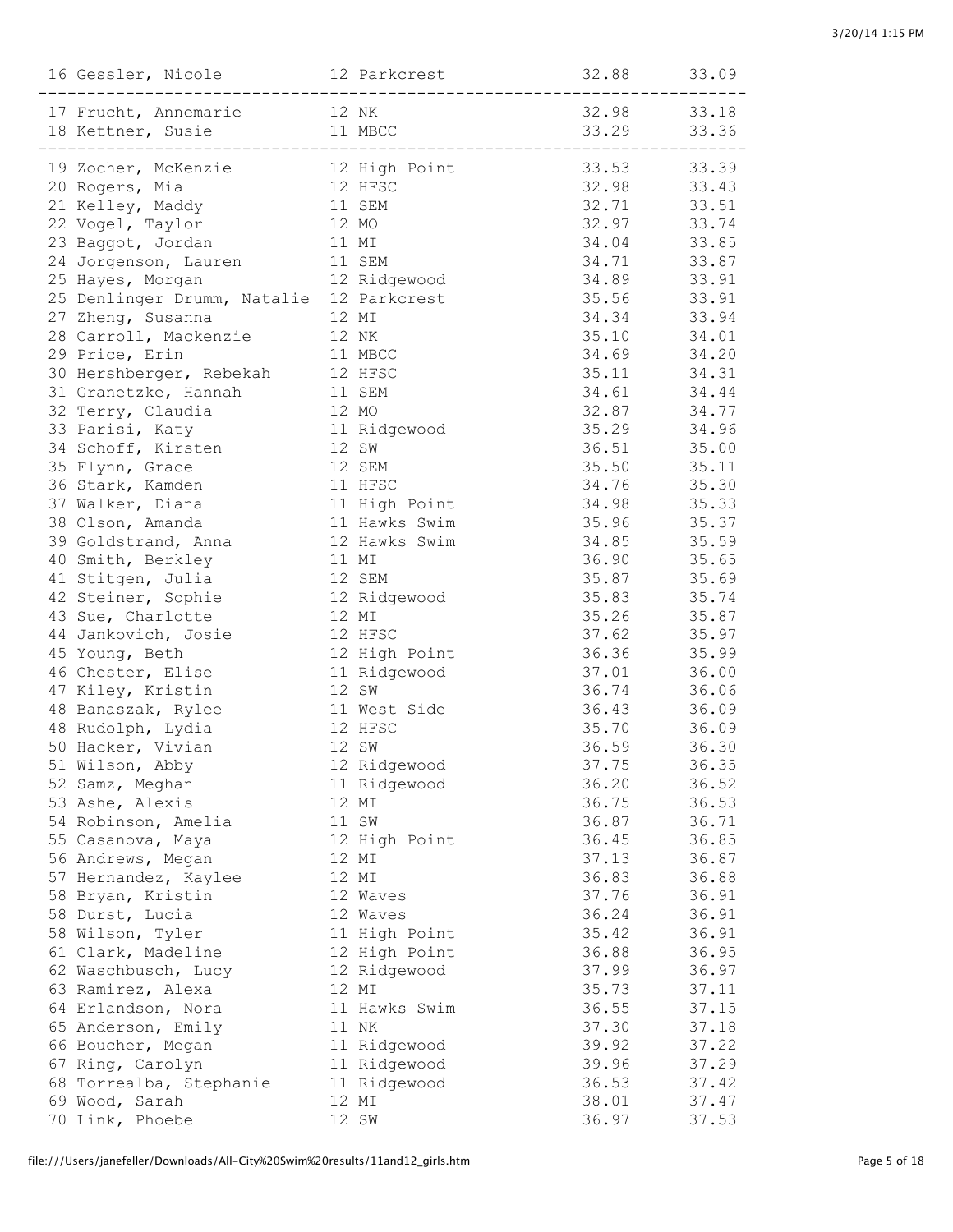| 71 Parvin, Ainsley         | 12 MO         | 38.99 | 37.55 |
|----------------------------|---------------|-------|-------|
| 72 Baxter, Abigayle        | 12 MO         | 37.56 | 37.57 |
| 73 Darvin, Camila          | 11 Waves      | 38.46 | 37.85 |
| 74 Sexson, Leah            | 11 SW         | 37.81 | 37.86 |
| 75 Carey, Margaret         | 12 MI         | 39.24 | 37.95 |
| 76 Stahnke, Alexis         | 12 MI         | 36.50 | 38.04 |
| 77 Quigley, Taryn          | 12 MI         | 38.93 | 38.17 |
| 78 Olson, Paige            | 12 MI         | 38.80 | 38.20 |
| 79 Bush, Margo             | 11 SW         | 40.85 | 38.25 |
| 80 Thayer, Brynn           | 12 MI         | 40.92 | 38.31 |
| 81 Schuster, Emma          | 11 High Point | 39.97 | 38.40 |
| 82 Ducke, Keegan           | 12 MI         | 39.44 | 38.50 |
| 83 Vaccaro, Nina           | 11 Ridgewood  | 39.81 | 38.52 |
| 84 Schlichting, Bridget    | 12 MBCC       | 37.08 | 38.58 |
| 85 Babler, Jazmyn          | 12 MI         | 40.97 | 38.62 |
| 86 Fussell, Gianna         | 11 High Point | 38.42 | 38.69 |
|                            | 11 West Side  | 38.70 | 38.73 |
| 87 Pulvermacher, Lucca     | 12 SW         |       | 38.80 |
| 88 Maas, Lucie             |               | 38.13 |       |
| 89 Tomalin, Emma           | 11 Parkcrest  | 41.52 | 38.88 |
| 90 Bonifas, Maddy          | 11 Ridgewood  | 42.24 | 39.02 |
| 90 Kim, Jessica            | 12 MI         | 39.19 | 39.02 |
| 92 Welsh, Taylor           | 11 Hawks Swim | 38.79 | 39.08 |
| 93 Beglinger, Madeline     | 12 Ridgewood  | 39.28 | 39.28 |
| 94 Cavalluzzo, Christina   | 11 SW         | 38.87 | 39.29 |
| 95 Krinkey, Kelsi          | 12 MO         | 39.47 | 39.37 |
| 96 Spitznagle, Isabellla   | 11 SW         | 40.33 | 39.50 |
| 97 Ra, Irene               | 11 HFSC       | 39.97 | 39.64 |
| 98 Gotzler, Ella           | 12 SW         | 42.25 | 39.65 |
| 99 Frederick, Audrey       | 12 SEM        | 43.16 | 39.68 |
| 100 McCorvie, Kate         | 11 Ridgewood  | 39.64 | 39.77 |
| 101 Wallhaus, Truely       | 11 MBCC       | 39.37 | 39.86 |
| 102 Atalla, Sultani        | 12 SW         | 41.59 | 40.17 |
| 103 Enright, Cecelia       | 11 SEM        | 39.85 | 40.25 |
| 104 Parry, Grace           | 11 Ridgewood  | 45.02 | 40.27 |
| 105 Hoffmann, Madelyn      | 11 MI         | 41.56 | 40.52 |
| 106 Gartner, Oliva         | 11 SW         | 46.45 | 40.53 |
| 107 Mackeron, Anya         | 11 Ridgewood  | 41.95 | 40.54 |
| 108 Wanish, Katia          | 11 Waves      | 40.53 | 40.69 |
| 109 Graham, Reagan         | 11 MO         | 40.93 | 41.25 |
| 110 Dillon, Grace          | 12 MI         | 39.67 | 41.34 |
| 111 Martinez, Genevieve    | 11 West Side  | 42.37 | 41.41 |
| 112 Peterson, Jena         | 11 HFSC       | 41.78 | 41.66 |
| 113 Masciopinto, Francesca | 11 MBCC       | 42.38 | 41.88 |
| 114 Harris, Quinn          | 12 MI         | 42.15 | 42.06 |
| 115 Brinkman, Alyssa       | 11 Hawks Swim | 42.66 | 42.09 |
| 116 Tosto, Natalie         | 11 Ridgewood  | 43.51 | 42.11 |
| 117 Judd, Lauren           | 12 MI         | 42.72 | 42.39 |
| 118 Shenker, Claire        | 11 Hawks Swim | 40.76 | 42.41 |
| 119 Kinne, Natasha         | 11 MI         | 42.30 | 42.70 |
| 120 Montgomery, Maddy      | 11 Ridgewood  | 43.89 | 42.80 |
| 121 Cedergren, Julia       | 11 High Point | 42.65 | 42.86 |
| 122 Ketarkus, Ally         | 11 West Side  | 44.20 | 42.94 |
|                            |               |       |       |
| 123 Veserat, Olivia        | 11 MO         | 41.56 | 43.09 |
| 124 Dockter, Sarah         | 11 MO         | 42.72 | 43.24 |
| 125 Thompson, Quinlan      | 12 Waves      | 42.59 | 44.06 |
| 126 Grant, Emily           | 11 Ridgewood  | 43.38 | 44.16 |
| 127 Heizman, Katy          | 12 MO         | 44.08 | 44.45 |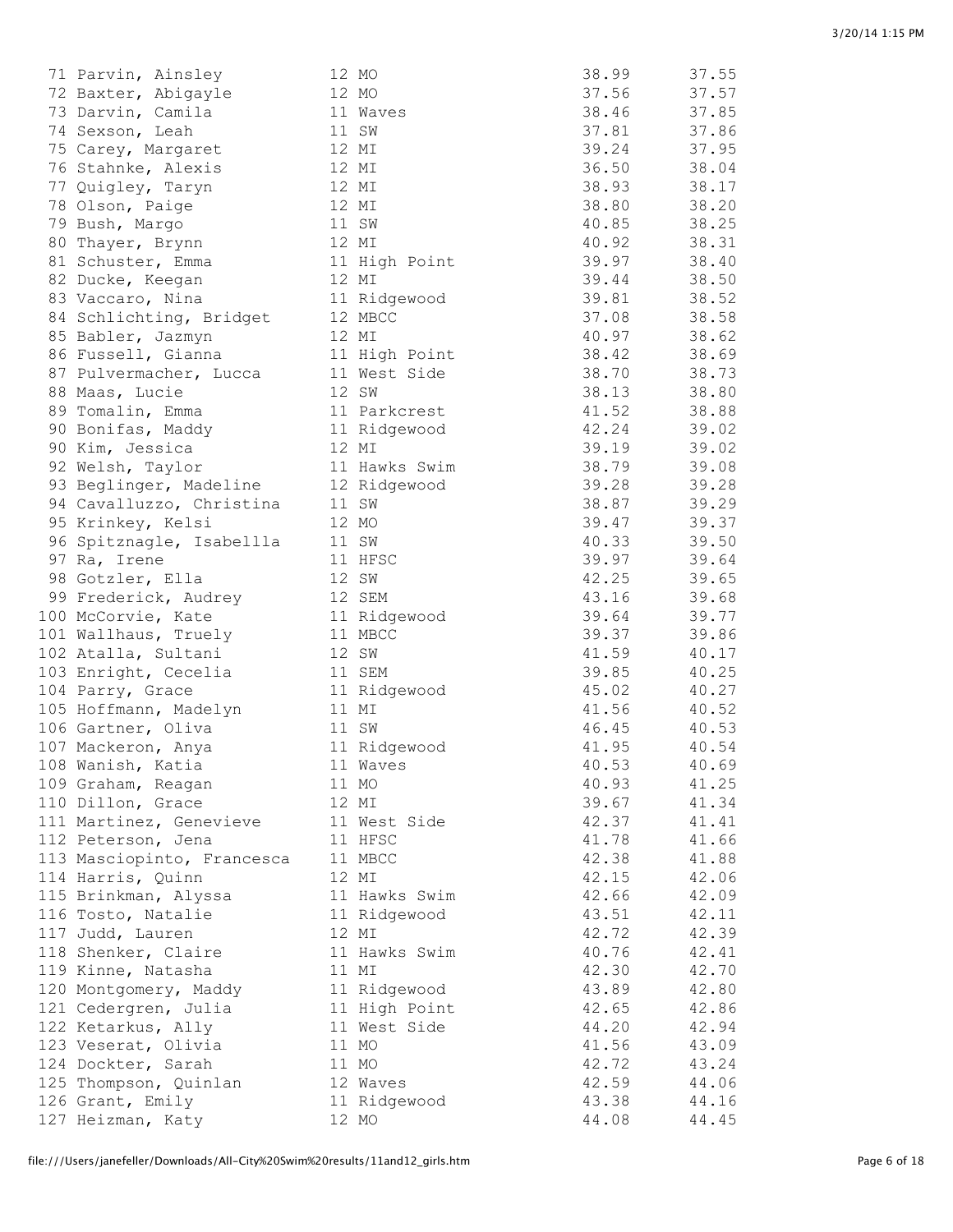| 128 Stephenson, Jaqueline | 11 SW         | 43.48               | 44.70  |
|---------------------------|---------------|---------------------|--------|
| 129 Satterfield, Kara     | 12 SEM        | 42.99               | 44.76  |
| 130 Ottman, Katelyn       | 12 MO         | 44.84               | 45.43  |
| 131 Marty, Jaime          | 11 Ridgewood  | 47.34               | 45.60  |
| 132 Libert, Elizabeth     | 11 MI         | 49.08               | 46.37  |
| 133 Sullivan, Carynne     | 11 Ridgewood  | 50.35               | 46.73  |
| 134 Friedman, Lucy        | 11 SEM        | 47.69               | 47.47  |
| 135 Dresang, Maya         | 12 Parkcrest  | 44.78               | 49.40  |
| 136 Studt, Kate           | 11 MO         | 50.90               | 52.31  |
| 137 Schollmeyer, Allison  | 12 MI         | 51.58               | 53.45  |
| 138 Agapov, Nika          | 11 High Point | 56.40               | 53.48  |
| 139 Hester, Lydia         | 11 MBCC       | 54.59               | 53.91  |
| 140 Bloomer, Ashley       | 11 Waves      | $1:07.38$ $1:24.10$ |        |
| -- Porras, Nina           | 11 High Point | NΤ                  | X43.05 |
| -- Beehner, Cheyenne      | 11 Waves      | 45.57               | DQ.    |
| Pulling on lane line      |               |                     |        |
| -- Herman, Sally          | 11 Parkcrest  | 48.17               | ΝS     |
| -- Demitrios, Ada         | 11 MI         | 36.93               | ΝS     |
| -- Thompson, Anna         | 11 SW         | 49.69               | ΝS     |

# **Event 25 Girls 11-12 50 SC Meter Backstroke**

| All City-M: ! 30.52<br>All City-Y: 28.52<br>Pool Meters: # 30.32 | 2010 Beata Nelson - Ridgewood<br>2012 Chiara Pierobon Mays - Hawks<br>2011 Beata Nelson, Ridgewood |                       |       |                |
|------------------------------------------------------------------|----------------------------------------------------------------------------------------------------|-----------------------|-------|----------------|
| Name                                                             | Age Team                                                                                           | Prelims Finals Points |       |                |
| $A -$ Final                                                      |                                                                                                    |                       |       |                |
| 1 DeFever, Ella                                                  | 11 Hawks Swim                                                                                      | 36.77 35.18           |       | 20             |
| 2 Bissen, Malia                                                  | 12 Ridgewood                                                                                       | 36.42 35.42           |       | 17             |
| 3 Spielman, Allison                                              | 12 SEM                                                                                             | 36.15 35.92           |       | 16             |
| 4 Updegrove, Avery                                               | 12 SEM                                                                                             | 36.88 36.46           |       | 15             |
| 5 Danielsen, Sami                                                | 11 Ridgewood                                                                                       | 37.19 36.75           |       | 14             |
| 6 Semmann, Laura                                                 | 12 West Side                                                                                       | 37.80 36.98           |       | 13             |
| 7 Messner, Molly                                                 | 11 SW                                                                                              | 36.82 37.12           |       | 12             |
| 8 Mirus, Sawyer                                                  | 12 HFSC                                                                                            | 37.50                 | 37.91 | 11             |
| $B - Final$                                                      |                                                                                                    |                       |       |                |
| 9 Barrett, Alexis                                                | 12 MI                                                                                              | 37.81 36.64           |       | 9              |
| 10 Bie, Ellen                                                    | 12 SEM                                                                                             | 37.89 36.77           |       | 7              |
| 11 Bondoc, Delaney                                               | 11 West Side                                                                                       | 37.91 37.55           |       | 6              |
| 12 Vogel, Taylor                                                 | 12 MO                                                                                              | 39.16 37.88           |       | 5              |
| 13 Keller, Cassandra                                             | 12 MO                                                                                              | 37.82 37.97           |       | 4              |
| 14 Warriner, Molly                                               | 12 MI                                                                                              | 38.60 37.99           |       | 3              |
| 15 Quattrucci, Isabella                                          | 12 Waves                                                                                           | 38.51 38.32           |       | $\overline{2}$ |
| 16 Jaeger, Mae                                                   | 12 MO                                                                                              | 38.97                 | 40.06 | $\mathbf{1}$   |

### **Event 25 Girls 11-12 50 SC Meter Backstroke**

| All City-M: ! 30.52<br>All City-Y: 28.52<br>Pool Meters: # 30.32 | 2010 Beata Nelson - Ridgewood<br>2012 Chiara Pierobon Mays - Hawks<br>2011 Beata Nelson, Ridgewood |       |         |
|------------------------------------------------------------------|----------------------------------------------------------------------------------------------------|-------|---------|
| Name                                                             | Age Team                                                                                           | Seed  | Prelims |
| Preliminaries                                                    |                                                                                                    |       |         |
| 1 Spielman, Allison                                              | 12 SEM                                                                                             | 36.91 | 36.15   |
| 2 Bissen, Malia                                                  | 12 Ridgewood                                                                                       | 37.33 | 36.42   |
| 3 DeFever, Ella                                                  | 11 Hawks Swim                                                                                      | 37.30 | 36.77   |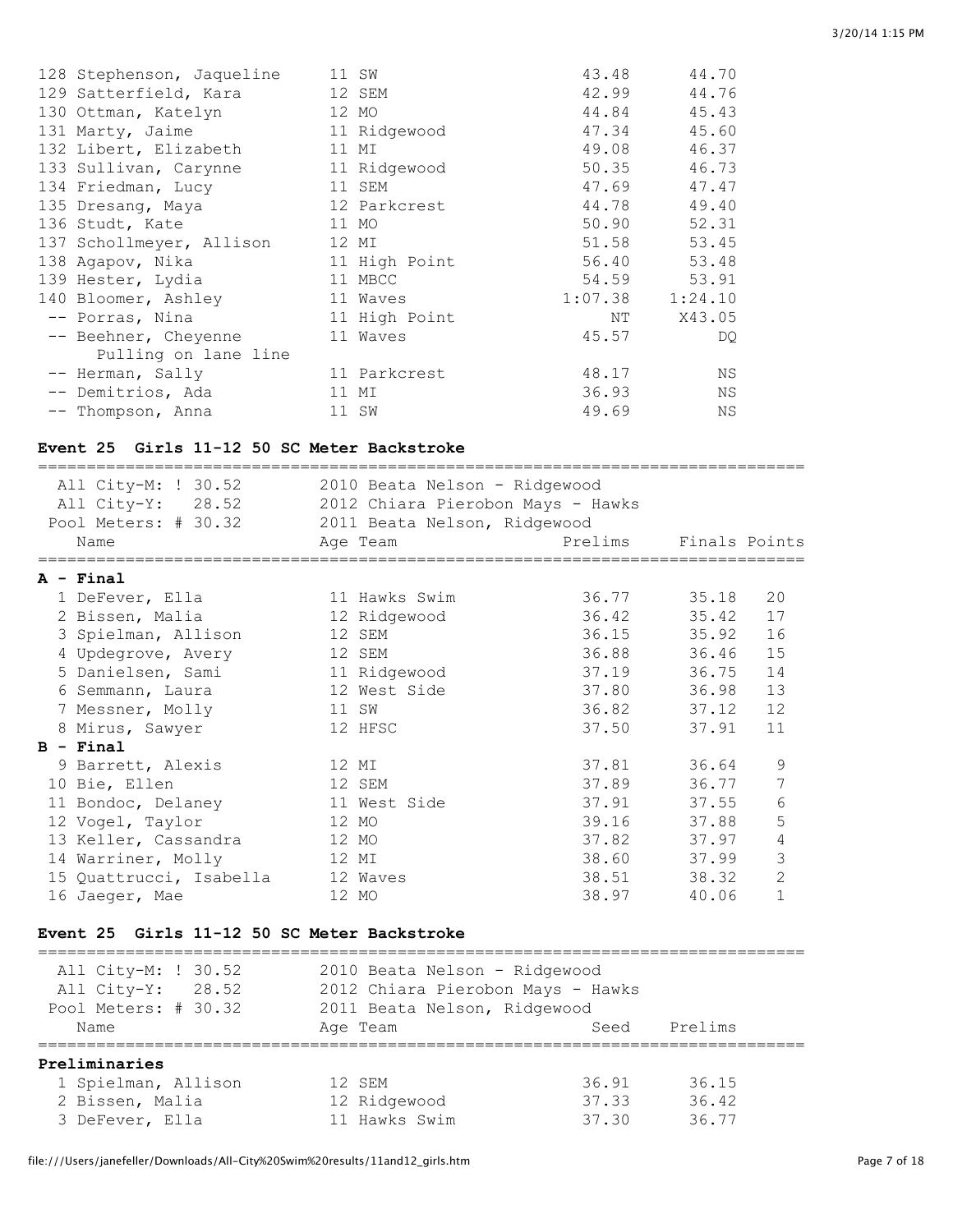| 4 Messner, Molly        |       | 11 SW          | 37.23          | 36.82          |
|-------------------------|-------|----------------|----------------|----------------|
| 5 Updegrove, Avery      |       | 12 SEM         | 37.27          | 36.88          |
| 6 Danielsen, Sami       |       | 11 Ridgewood   | 38.33          | 37.19          |
| 7 Mirus, Sawyer         |       | 12 HFSC        | 37.89          | 37.50          |
| 8 Semmann, Laura        |       | 12 West Side   | 38.71          | 37.80          |
|                         |       |                |                |                |
| 9 Barrett, Alexis       |       | 12 MI          | 37.12          | 37.81          |
| 10 Keller, Cassandra    |       | 12 MO          | 40.76          | 37.82          |
| 11 Bie, Ellen           |       | 12 SEM         | 37.33          | 37.89          |
| 12 Bondoc, Delaney      |       | 11 West Side   | 37.00          | 37.91          |
| 13 Quattrucci, Isabella |       | 12 Waves       | 37.27          | 38.51          |
| 14 Warriner, Molly      | 12 MI |                | 38.23          | 38.60          |
| 15 Jaeger, Mae          |       | 12 MO          | 38.57          | 38.97          |
| 16 Vogel, Taylor        |       | 12 MO          | 39.15          | 39.16          |
| 17 Albert, Alli         |       | 11 Ridgewood   | 41.57          | 39.28          |
| 18 Carroll, Mackenzie   |       | 12 NK          | 39.57          | 39.83          |
|                         |       |                |                |                |
| 19 Frisch, Lily         |       | 12 Ridgewood   | 39.98          | 40.04          |
| 20 Granetzke, Hannah    |       | 11 SEM         | 40.57          | 40.56          |
| 21 Gessler, Nicole      |       | 12 Parkcrest   | 40.84          | 40.82          |
| 22 Gonter, Maeve        |       | 11 MI          | 41.17          | 40.83          |
| 23 Laurent, Maria       |       | 11 MI          | 42.29          | 41.01          |
| 24 Kittelson, Peyton    |       | 12 Ridgewood   | 40.50          | 41.02          |
| 25 Russell, Jenna       |       | 11 MO          | 40.83          | 41.15          |
| 26 Flynn, Grace         |       | 12 SEM         | 41.29          | 41.44          |
| 27 Price, Erin          |       | 11 MBCC        | 40.25          | 41.50          |
| 28 Peterson, Sydney     |       | 12 Parkcrest   | 40.90          | 41.60          |
| 29 Frisch, Natalie      |       | 11 Ridgewood   | 41.85          | 41.83          |
| 30 Wilson, Tyler        |       | 11 High Point  | 43.28          | 41.99          |
| 31 Young, Beth          |       | 12 High Point  | 41.85          | 42.07          |
| 32 Rogers, Mia          |       | 12 HFSC        | 40.64          | 42.18          |
| 33 Jankovich, Josie     |       | 12 HFSC        | 43.26          | 42.50          |
| 34 Pansegrau, Elizabeth |       | 11 Hawks Swim  | 42.82          | 42.68          |
| 35 Gosselin, Caroline   |       | 12 Ridgewood   | 42.10          | 42.89          |
| 36 Schramm, Katelyn     |       | 12 Hawks Swim  | 44.20          | 43.01          |
| 37 Keebler, Anna        |       | 12 High Point  | 43.17          | 43.15          |
| 38 Smith, Berkley       |       | 11 MI          | 43.01          | 43.17          |
| 39 Heinrichs, Ellie     |       | 11 HFSC        | 44.45          | 43.30          |
| 40 Walker, Diana        |       | 11 High Point  | 42.97          | 43.33          |
| 40 Schoff, Kirsten      |       | 12 SW          | 43.15          | 43.33          |
| 42 Stitgen, Julia       |       | 12 SEM         | 44.96          | 44.00          |
| 43 Mangas, Abby         |       | 12 MI          | 45.14          | 44.08          |
| 44 Reid, Claire         |       | 12 Hawks Swim  | 45.09          | 44.25          |
| 45 Erlandson, Nora      |       | 11 Hawks Swim  | 42.40          | 44.56          |
| 46 Stahnke, Alexis      |       | 12 MI          | 45.92          | 45.47          |
| 47 Bryan, Kristin       |       | 12 Waves       | 47.01          | 45.71          |
| 48 Hernandez, Kaylee    |       | 12 MI          | 45.56          | 45.81          |
| 49 Keith, Moira         |       |                |                |                |
| 50 Ashe, Alexis         |       | 11 MI<br>12 MI | 46.47<br>48.28 | 45.83<br>45.94 |
|                         |       |                |                |                |
| 51 McCorvie, Kate       |       | 11 Ridgewood   | 45.71          | 46.13          |
| 52 Quigley, Taryn       |       | 12 MI          | 44.97          | 46.39          |
| 53 Vredenbregt, Leah    |       | 12 HFSC        | 48.17          | 46.45          |
| 54 Ohnstad, Cecelia     |       | 11 Parkcrest   | 47.76          | 46.80          |
| 55 Parvin, Ainsley      |       | 12 MO          | 50.70          | 47.89          |
| 56 Bush, Margo          |       | 11 SW          | 48.36          | 47.96          |
| 57 Alexander, Sophia    |       | 12 SEM         | NΤ             | 48.13          |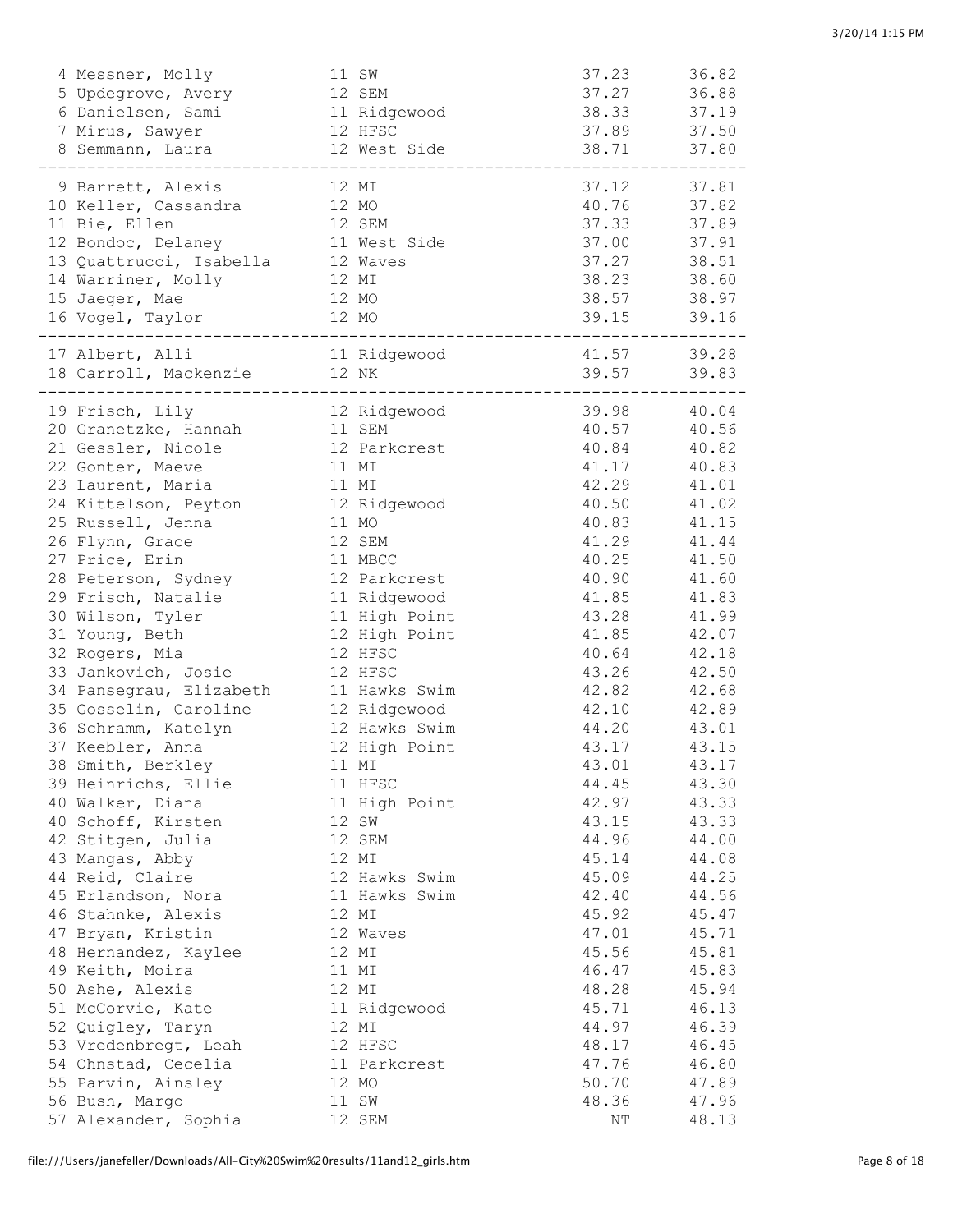| 58 Moreland, Brianna                   | 12 MO         | 50.58               | 48.15       |
|----------------------------------------|---------------|---------------------|-------------|
| 59 Klimowicz, Nastassja                | 11 Waves      | 49.94               | 48.16       |
| 60 Dunn, Campbell                      | 12 Ridgewood  | 45.01               | 48.35       |
| 61 Welsh, Taylor                       | 11 Hawks Swim | 48.85               | 49.20       |
| 62 Bonifas, Maddy                      | 11 Ridgewood  | 48.80               | 49.34       |
| 63 Engle, Elizabeth                    | 11 MI         | 53.97               | 49.35       |
| 64 Ra, Irene                           | 11 HFSC       | 48.28               | 49.60       |
| 65 Spitznagle, Isabellla               | 11 SW         | 49.93               | 50.17       |
| 66 Tisdel, Keeley                      | 11 West Side  | 50.53               | 51.04       |
| 67 Thayer, Brynn                       | 12 MI         | 53.72               | 51.77       |
| 68 Cedergren, Julia                    | 11 High Point |                     | 50.26 51.86 |
| 69 Stephenson, Jaqueline               | 11 SW         | 54.12               | 52.06       |
| 70 Alexander, Roan                     | 11 SW         | 55.43               | 53.81       |
| 71 House, Alice                        | 11 SW         | 52.87               | 54.14       |
| 72 Friedman, Lucy                      | 11 SEM        |                     | 54.12 54.87 |
| 73 Judd, Lauren                        | 12 MI         |                     | 51.07 55.39 |
| 74 Kinne, Natasha                      | 11 MI         | $1:06.42$ $1:01.22$ |             |
| 75 Bloomer, Ashley                     | 11 Waves      | 2:02.42             | 1:37.22     |
| -- Porras, Nina                        | 11 High Point | NT                  | X51.77      |
| -- Gotzler, Ella                       | 12 SW         | 47.77               | DQ.         |
| Did not finish on back                 |               |                     |             |
| 11 SW<br>-- Sexson, Leah               |               | 43.31               | DQ.         |
| Shoulders past vertical toward breast  |               |                     |             |
| -- Dockter, Sarah                      | 11 MO         | 59.57               | DQ.         |
| Shoulders past vertical toward breast  |               |                     |             |
| -- Dillon, Grace 12 MI                 |               | 53.29               | DQ          |
| Multiple strokes past vertical at turn |               |                     |             |
| -- Jones, Sophie                       | 12 Waves      | 59.53               | DQ.         |
| Not on back off wall                   |               |                     |             |
| -- Herman, Sally                       | 11 Parkcrest  | 1:12.02             | <b>NS</b>   |
| -- Brown, Halle                        | 12 SW         | 45.90               | ΝS          |

# **Event 35 Girls 11-12 100 SC Meter IM**

| All City-M: ! 1:05.00<br>All City-Y: 1:02.65<br>Pool Meters: # 1:11.17<br>Name | 2011 Beata Nelson - Ridgewood<br>2012 Katrina Marty - Seminole<br>2001 Alison Grinde, Seminole<br>Age Team | Prelims             | Finals Points |                |
|--------------------------------------------------------------------------------|------------------------------------------------------------------------------------------------------------|---------------------|---------------|----------------|
| A - Final                                                                      |                                                                                                            |                     |               |                |
| 1 Henshue, Sophie                                                              | 12 High Point                                                                                              | $1:16.06$ $1:15.16$ |               | 20             |
| 2 Zuehl, Kaitlyn                                                               | 11 SEM                                                                                                     | 1:16.09             | 1:15.40       | 17             |
| 3 Madigan, Grace                                                               | 11 MI                                                                                                      | 1:19.48             | 1:17.74       | 16             |
| 4 Kissel, Naomi                                                                | 12 HFSC                                                                                                    | 1:18.50             | 1:18.76       | 15             |
| 5 Keebler, Emily                                                               | 12 High Point                                                                                              | 1:19.18             | 1:19.57       | 14             |
| 6 Todd, Mallory                                                                | 11 NK                                                                                                      | 1:19.35             | 1:19.72       | 13             |
| 7 Slattery, Megan                                                              | 11 Ridgewood                                                                                               | 1:18.26             | 1:20.20       | 12             |
| 8 Carr, Julia                                                                  | 12 MI                                                                                                      | 1:20.77             | 1:21.40       | 11             |
| $B - Final$                                                                    |                                                                                                            |                     |               |                |
| 9 Danielsen, Sami                                                              | 11 Ridgewood                                                                                               | 1:21.72             | 1:19.85       | 9              |
| 10 Doll, Hanna                                                                 | 11 MO                                                                                                      | 1:20.83             | 1:20.08       | 7              |
| 11 Kaldor, Mary                                                                | 12 Parkcrest                                                                                               | 1:22.48             | 1:22.64       | 6              |
| 12 McMahon, Meghan                                                             | 12 Hawks Swim                                                                                              | 1:22.58             | 1:23.55       | 5              |
| 13 Messner, Molly                                                              | 11 SW                                                                                                      | 1:22.31             | 1:23.79       | $\overline{4}$ |
| 14 Moen, Courtney                                                              | 12 MBCC                                                                                                    | 1:24.05             | 1:24.37       | 3              |
| 15 Cook, Kylie                                                                 | 12 MO                                                                                                      | 1:21.76             | 1:25.11       | $\overline{c}$ |
| 16 Semmann, Laura                                                              | 12 West Side                                                                                               | 1:23.12             | 1:25.51       | $\mathbf{1}$   |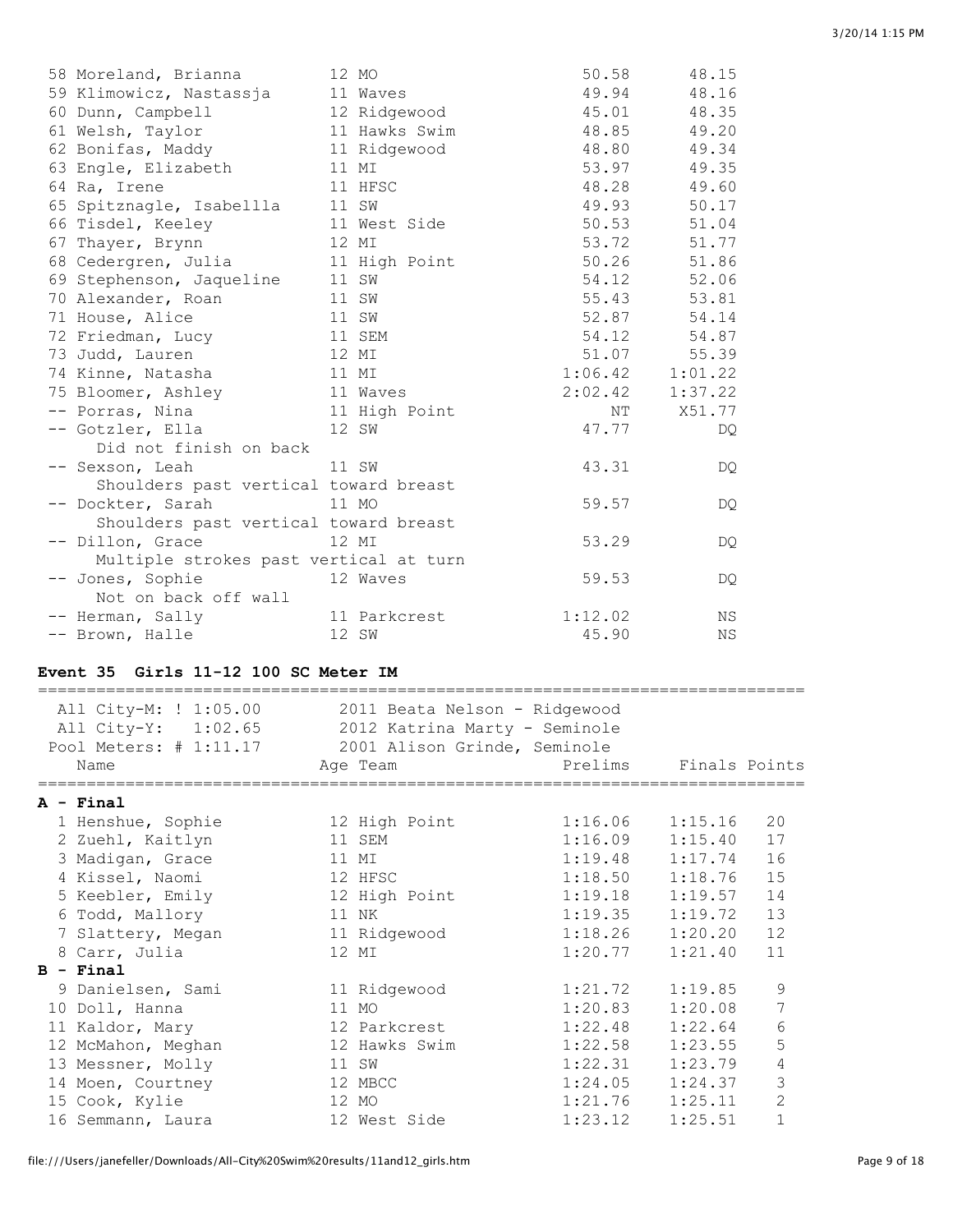#### **Event 35 Girls 11-12 100 SC Meter IM**

| All City-M: ! 1:05.00 2011 Beata Nelson - Ridgewood<br>All City-Y: 1:02.65 2012 Katrina Marty - Seminole<br>Pool Meters: # 1:11.17 2001 Alison Grinde, Seminole<br>Name Age Team Seed |                               |                     |              |
|---------------------------------------------------------------------------------------------------------------------------------------------------------------------------------------|-------------------------------|---------------------|--------------|
|                                                                                                                                                                                       |                               |                     |              |
|                                                                                                                                                                                       |                               |                     | Seed Prelims |
| ===================================<br>Preliminaries                                                                                                                                  |                               | =================== |              |
| 1 Henshue, Sophie                                                                                                                                                                     | 12 High Point                 | 1:16.57             | 1:16.06      |
| 2 Zuehl, Kaitlyn                                                                                                                                                                      | 11 SEM                        | 1:17.09             | 1:16.09      |
| 3 Slattery, Megan                                                                                                                                                                     | 11 Ridgewood                  | 1:21.97             | 1:18.26      |
| 4 Kissel, Naomi                                                                                                                                                                       | 12 HFSC                       | 1:20.75             | 1:18.50      |
| 5 Keebler, Emily                                                                                                                                                                      | 12 High Point<br>11 NK        | 1:19.09             | 1:19.18      |
| 6 Todd, Mallory                                                                                                                                                                       |                               | 1:21.67             | 1:19.35      |
| 7 Madigan, Grace                                                                                                                                                                      | 11 MI                         | 1:20.23             | 1:19.48      |
| 8 Carr, Julia                                                                                                                                                                         | 12 MI                         | 1:20.59             | 1:20.77      |
|                                                                                                                                                                                       |                               |                     |              |
| 9 Doll, Hanna                                                                                                                                                                         | 11 MO                         | 1:21.43             | 1:20.83      |
| 10 Danielsen, Sami 11 Ridgewood                                                                                                                                                       |                               | 1:24.04             | 1:21.72      |
| 11 Cook, Kylie                                                                                                                                                                        | 12 MO                         | 1:25.94             | 1:21.76      |
| 12 Messner, Molly                                                                                                                                                                     | 11 SW                         | 1:22.57             | 1:22.31      |
| 13 Kaldor, Mary                                                                                                                                                                       | 12 Parkcrest                  | 1:24.78             | 1:22.48      |
| 14 McMahon, Meghan                                                                                                                                                                    | 12 Hawks Swim                 | 1:24.67             | 1:22.58      |
| 15 Semmann, Laura                                                                                                                                                                     | 12 West Side                  | 1:25.40             | 1:23.12      |
| 16 Moen, Courtney                                                                                                                                                                     | 12 MBCC                       | 1:24.68             | 1:24.05      |
| 17 Jiang, Angela                                                                                                                                                                      | 12 SEM                        | $1:26.20$ $1:24.41$ |              |
| 18 Albert, Alli                                                                                                                                                                       | 11 Ridgewood 1:29.35          |                     | 1:24.86      |
|                                                                                                                                                                                       |                               |                     |              |
| 19 Updegrove, Avery 12 SEM                                                                                                                                                            |                               | 1:24.05             | 1:25.84      |
| 20 Schmitz, Sophia                                                                                                                                                                    | 11 Parkcrest<br>12 High Point | 1:27.79             | 1:26.26      |
| 21 Zocher, McKenzie                                                                                                                                                                   |                               | 1:26.74             | 1:26.55      |
| 22 Graf, Anika                                                                                                                                                                        | 11 MI                         | 1:26.54             | 1:26.67      |
| 23 McCartney, Josie                                                                                                                                                                   | 11 Ridgewood                  | 1:29.58             | 1:27.27      |
| 24 Kowalski, Hailey<br>24 Kowaiski, Hailey<br>25 Anagnostopoulos, Alex 11 SW<br>26 McCormick, Molly 11 SEM<br>27 Budolph, Lydia 12 HFSC                                               | 11 MO                         | 1:30.79             | 1:27.50      |
|                                                                                                                                                                                       |                               | 1:27.09             | 1:28.37      |
|                                                                                                                                                                                       |                               | 1:30.04             | 1:29.26      |
|                                                                                                                                                                                       |                               | 1:29.90             | 1:29.27      |
| 28 Thomley, Anna                                                                                                                                                                      | 12 Hawks Swim                 | 1:33.38             | 1:29.44      |
| 29 Nathan, Sarah                                                                                                                                                                      | 12 SW                         | 1:32.77             | 1:30.20      |
| 30 Jordahl, Ella                                                                                                                                                                      | 12 SW                         | 1:33.01             | 1:31.84      |
| 31 Hurley, Eva                                                                                                                                                                        | 11 West Side                  | 1:30.69             | 1:32.07      |
| 32 Samz, Meghan                                                                                                                                                                       | 11 Ridgewood                  | 1:35.33             | 1:32.10      |
| 33 Mickelson, Leah                                                                                                                                                                    | 11 SW                         | 1:33.61             | 1:32.34      |
| 34 Russell, Jenna                                                                                                                                                                     | 11 MO                         | 1:31.26             | 1:32.78      |
| 35 Bittner, Emma                                                                                                                                                                      | 12 SW                         | 1:35.19             | 1:32.84      |
| 36 Keenan, Kyra                                                                                                                                                                       | 11 High Point                 | 1:34.68             | 1:33.24      |
| 37 Klodd, Alexa                                                                                                                                                                       | 11 SW                         | 1:38.52             | 1:33.34      |
| 38 Hershberger, Rebekah                                                                                                                                                               | 12 HFSC                       | 1:31.98             | 1:33.35      |
| 39 Schensky, Jadyn                                                                                                                                                                    | 11 Waves                      | 1:35.37             | 1:33.43      |
| 40 Tennant, Evie                                                                                                                                                                      | 12 HFSC                       | 1:39.14             | 1:34.83      |
| 41 Nennig-Kniaz, Kayla                                                                                                                                                                | 12 Parkcrest                  | 1:31.53             | 1:36.56      |
| 42 Hacker, Vivian                                                                                                                                                                     | 12 SW                         | 1:36.10             | 1:37.02      |
| 43 Heinrichs, Ellie                                                                                                                                                                   | 11 HFSC                       | 1:40.20             | 1:40.16      |
| 44 Anderson, Chandler                                                                                                                                                                 | 12 MO                         | 1:39.55             | 1:40.33      |
| 45 Bauer, Anna                                                                                                                                                                        | 12 High Point                 | 1:36.86             | 1:40.73      |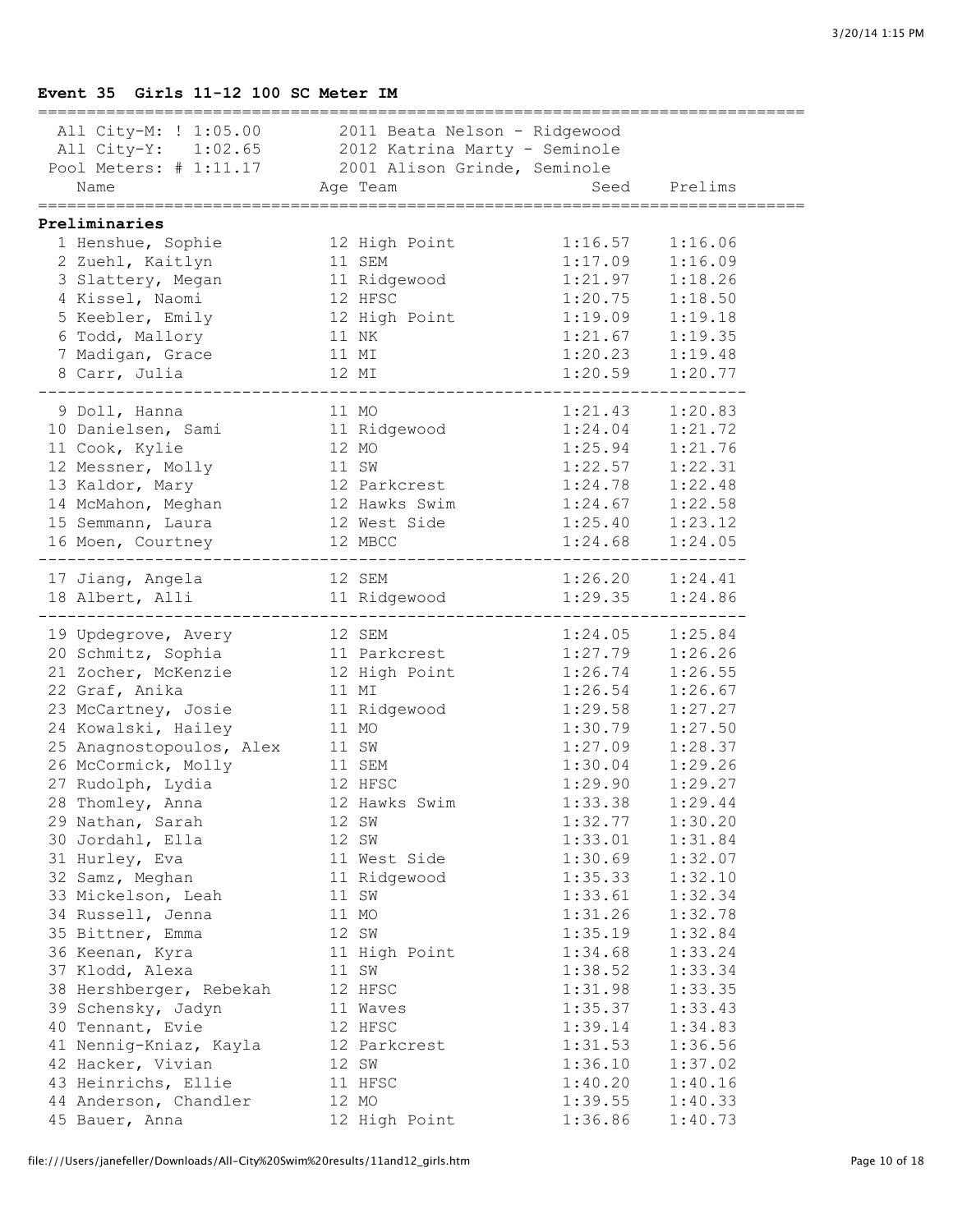| 46 Williams, Anna 12 Hawks Swim                  |                               | $1:44.70$ $1:41.30$ |     |
|--------------------------------------------------|-------------------------------|---------------------|-----|
| 47 Maaneb de Macedo, Aariik 11 SW                |                               | $1:44.48$ $1:41.63$ |     |
| 48 Fussell, Gianna 11 High Point 1:48.14 1:45.16 |                               |                     |     |
| 49 McGill, Megan 11 MI                           |                               | $1:49.36$ $1:45.33$ |     |
| 50 Frinzi, Keller 11 MI                          |                               | $2:01.74$ 1:45.39   |     |
| 51 Anderson, Emily 11 NK                         |                               | $1:46.78$ $1:45.53$ |     |
| 52 Riggins, Ella                                 | 11 High Point 1:47.70 1:45.54 |                     |     |
| 53 Williamson-Shaffer, Maya 11 HFSC              |                               | $1:45.85$ $1:47.91$ |     |
| 54 Masciopinto, Francesca 11 MBCC                |                               | $1:51.80$ $1:50.39$ |     |
| 55 Thompson, Quinlan 12 Waves                    |                               | $1:57.11$ $1:55.10$ |     |
| -- Engel, Tamsin 12 Waves                        |                               | 2:19.84             | DQ  |
| Scissors kick - fly                              |                               |                     |     |
| -- Klimowicz, Nastassja 11 Waves                 |                               | 1:43.17             | DQ  |
| Alternating Kick - fly                           |                               |                     |     |
| -- Wanish, Katia Maves                           |                               | 1:49.03             | DQ  |
| Alternating Kick - breast                        |                               |                     |     |
| -- Atalla, Sultani                         12 SW |                               | 1:58.29             | DQ. |
| One hand touch - fly                             |                               |                     |     |
| -- Peterson, Jena 11 HFSC                        |                               | NΤ                  | DQ  |
| Alternating Kick - fly                           |                               |                     |     |
| -- McNeil, Caroline 11 MBCC                      |                               | 1:40.87             | DQ  |
| Shoulders past vertical toward breast - back     |                               |                     |     |

#### **Event 45 Girls 11-12 50 SC Meter Breaststroke**

| All City-M: ! 35.07                                | 2011 Beata Nelson - Ridgewood |       |                               |  |  |  |  |
|----------------------------------------------------|-------------------------------|-------|-------------------------------|--|--|--|--|
| All City-Y: 33.69 2009 Rachel Jefferds - Parkcrest |                               |       |                               |  |  |  |  |
| Pool Meters: # 37.84 2013 Cora Mack, Middleton     |                               |       |                               |  |  |  |  |
| Name                                               | Age Team                      |       | Prelims Finals Points         |  |  |  |  |
| A - Final                                          |                               |       |                               |  |  |  |  |
| 1 Mack, Cora                                       | 12 MI                         |       | 37.84 37.67# 20               |  |  |  |  |
| 2 Jiang, Angela                                    | 12 SEM                        |       | 38.78 38.12<br>17             |  |  |  |  |
| 3 Kaldor, Mary                                     | 12 Parkcrest                  |       | 38.33 38.81<br>16             |  |  |  |  |
| 4 Carr, Julia                                      | 12 MI                         |       | 39.07 39.13<br>15             |  |  |  |  |
| 5 Rothwell, Jordyn                                 | 12 SEM                        |       | 38.95 39.30<br>14             |  |  |  |  |
| 6 Kissel, Naomi                                    | 12 HFSC                       |       | 39.37 39.97<br>13             |  |  |  |  |
| 7 Keebler, Emily                                   | 12 High Point                 |       | 39.41 40.44<br>12             |  |  |  |  |
| 8 McMahon, Meghan                                  | 12 Hawks Swim                 | 40.36 | 41.92<br>11                   |  |  |  |  |
| $B - Final$                                        |                               |       |                               |  |  |  |  |
| 9 Jaeger, Mae                                      | 12 MO                         |       | 41.11 40.52<br>9              |  |  |  |  |
| 10 Hurley, Eva                                     | 11 West Side                  |       | 7<br>41.89 41.57              |  |  |  |  |
| 11 Frisch, Lily                                    | 12 Ridgewood                  |       | 6<br>42.79 42.54              |  |  |  |  |
| 12 Anagnostopoulos, Alex                           | 11 SW                         |       | 5<br>42.56 42.56              |  |  |  |  |
| 13 Moen, Courtney                                  | 12 MBCC                       |       | 4<br>41.43 42.76              |  |  |  |  |
| 14 Berge, Amaya                                    | 12 SW                         |       | 3<br>43.37 42.92              |  |  |  |  |
| 15 Sue, Charlotte                                  | 12 MI                         |       | $\overline{c}$<br>42.22 43.13 |  |  |  |  |
| 16 Casanova, Maya                                  | 12 High Point                 | 43.29 | $\mathbf{1}$<br>43.82         |  |  |  |  |
|                                                    |                               |       |                               |  |  |  |  |
| Event 45 Girls 11-12 50 SC Meter Breaststroke      |                               |       |                               |  |  |  |  |

#### ===============================================================================

| All City-M: ! 35.07<br>All City-Y: 33.69 | 2011 Beata Nelson - Ridgewood<br>2009 Rachel Jefferds - Parkcrest |      |         |
|------------------------------------------|-------------------------------------------------------------------|------|---------|
| Pool Meters: # 37.84                     | 2013 Cora Mack, Middleton                                         |      |         |
| Name                                     | Age Team                                                          | Seed | Prelims |
|                                          |                                                                   |      |         |

#### **Preliminaries**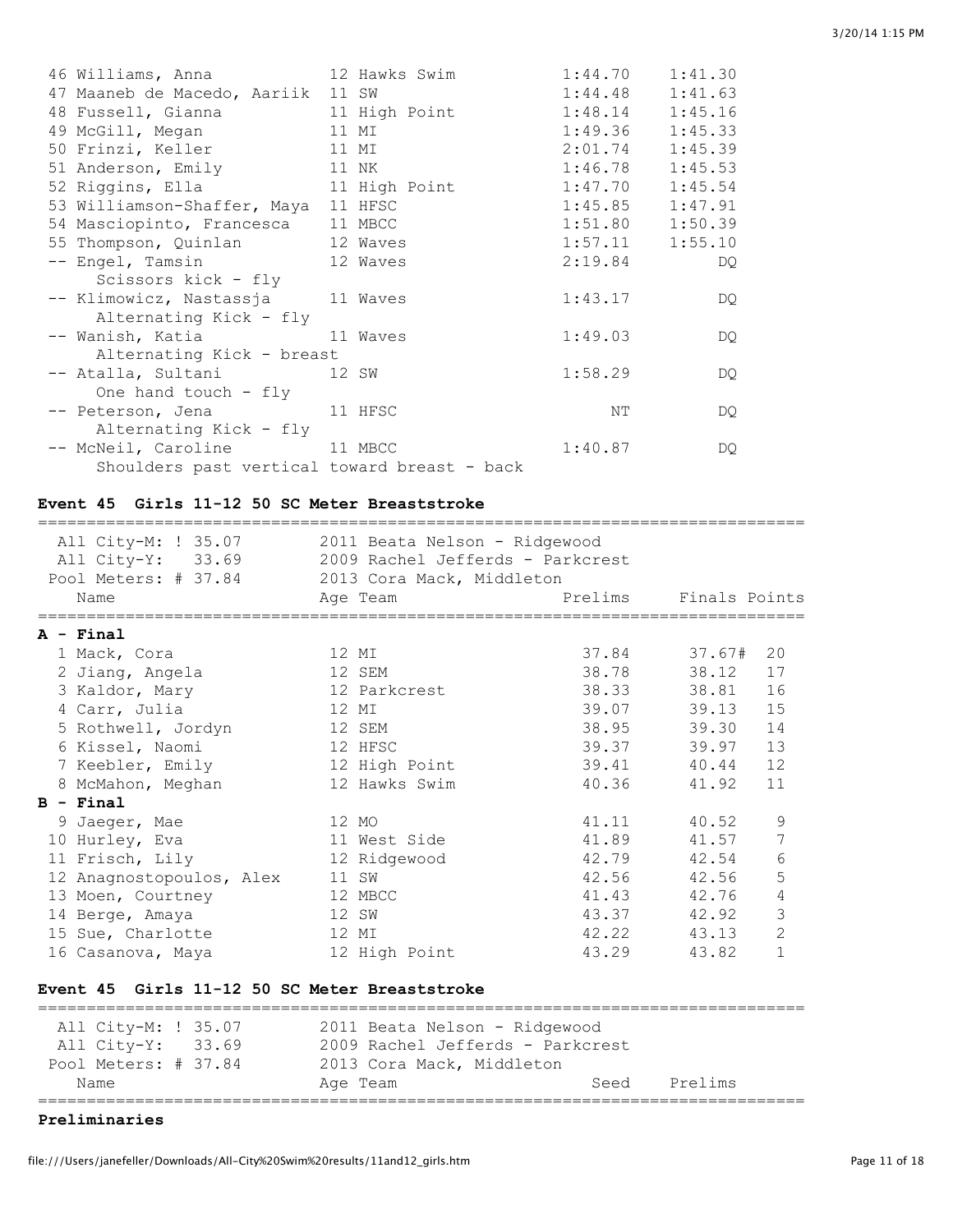| 1 Mack, Cora                                  | 12 MI            | 38.32       | 37.84# |
|-----------------------------------------------|------------------|-------------|--------|
| 2 Kaldor, Mary                                | 12 Parkcrest     | 39.84       | 38.33  |
| 3 Jiang, Angela                               | 12 SEM           | 40.60       | 38.78  |
| 4 Rothwell, Jordyn                            | 12 SEM           | 39.35       | 38.95  |
| 5 Carr, Julia                                 | 12 MI            | 40.08       | 39.07  |
| 6 Kissel, Naomi                               | 12 HFSC          | 39.96       | 39.37  |
| 7 Keebler, Emily                              | 12 High Point    | 39.66       | 39.41  |
| 8 McMahon, Meghan                             | 12 Hawks Swim    | 39.96 40.36 |        |
| . _ _ _ _ _ _ _ _ _ _ _ _ _ _ _               |                  |             |        |
| 9 Jaeger, Mae                                 | 12 MO            | 43.00       | 41.11  |
| 10 Moen, Courtney                             | 12 MBCC          | 41.71       | 41.43  |
| 11 Hurley, Eva                                | 11 West Side     | 42.46       | 41.89  |
| 12 Sue, Charlotte                             | 12 MI            | 45.70       | 42.22  |
| 13 Anagnostopoulos, Alex                      | 11 SW            | 42.82       | 42.56  |
| 14 Frisch, Lily                               | 12 Ridgewood     | 44.48       | 42.79  |
| 15 Casanova, Maya                             | 12 High Point    | 44.23       | 43.29  |
| 16 Berge, Amaya                               | 12 SW            | 42.98 43.37 |        |
| ----------------------------------            |                  |             |        |
| 17 Jorgenson, Lauren                          | 11 SEM           | 42.61 43.46 |        |
| 18 Goldstrand, Anna 12 Hawks Swim 42.40 43.50 |                  |             |        |
|                                               |                  |             |        |
| 19 Nennig-Kniaz, Kayla                        | 12 Parkcrest     | 47.99       | 44.05  |
| 20 Roby, Elizabeth                            | 12 Ridgewood     | 44.73       | 44.08  |
| 21 Wilson, Abby                               | 12 Ridgewood     | 45.94       | 44.18  |
| 22 Kettner, Susie                             | 11 MBCC          | 44.99       | 44.34  |
| 23 Wood, Sarah                                | 12 MI            | 43.36       | 44.40  |
| 24 McCormick, Molly                           | 11 SEM           | 44.34       | 44.47  |
| 25 Keebler, Anna                              | 12 High Point    | 43.24       | 44.64  |
| 26 Andrews, Megan                             | 12 MI            | 47.52       | 45.03  |
| 27 Klodd, Alexa                               | 11 SW            | 45.33       | 45.06  |
| 28 Ring, Carolyn                              | 11 Ridgewood     | 47.20       | 45.60  |
| 29 Ducke, Keegan                              | 12 MI            | 47.57       | 45.66  |
| 30 Keenan, Kyra                               | 11 High Point    | 44.84       | 45.79  |
| 31 Bauer, Anna                                | 12 High Point    | 47.19       | 46.23  |
| 32 Denlinger Drumm, Natalie 12 Parkcrest      |                  | 45.70       | 46.37  |
| 33 Kowalski, Hailey                           | 11 MO            | 47.65       | 46.43  |
|                                               | 11 MO            | 46.91       | 46.43  |
| 33 Korfmacher, Emmery<br>35 Frahm, Emma       | 12 SEM           | 45.73       | 46.48  |
| 36 Kim, Jessica                               |                  | 46.72       |        |
| 37 O'Brien, Molly                             | 12 MI<br>11 MBCC | 50.65       | 46.84  |
|                                               |                  |             | 47.19  |
| 38 Mickelson, Leah                            | 11 SW            | 49.73       | 47.21  |
| 39 Frederick, Audrey                          | 12 SEM           | 48.45       | 47.23  |
| 40 Waschbusch, Lucy                           | 12 Ridgewood     | 47.80       | 47.26  |
| 41 Maaneb de Macedo, Aariik                   | 11 SW<br>12 MI   | 46.78       | 47.77  |
| 42 Ramirez, Alexa                             |                  | 48.71       | 47.89  |
| 43 Parisi, Katy                               | 11 Ridgewood     | 47.96       | 47.94  |
| 44 Altenberg, Katri                           | 12 SEM           | 48.61       | 48.02  |
| 45 Pansegrau, Elizabeth                       | 11 Hawks Swim    | 46.84       | 48.18  |
| 45 Tennant, Evie                              | 12 HFSC          | 48.38       | 48.18  |
| 45 Chester, Elise                             | 11 Ridgewood     | 48.11       | 48.18  |
| 48 Bittner, Emma                              | 12 SW            | 48.75       | 48.28  |
| 49 Olson, Amanda                              | 11 Hawks Swim    | 52.14       | 48.40  |
| 50 Wallhaus, Truely                           | 11 MBCC          | 47.49       | 48.48  |
| 51 Middleton, Grace                           | 11 HFSC          | 49.85       | 48.52  |
| 52 Williams, Anna                             | 12 Hawks Swim    | 48.32       | 48.57  |
| 53 Durst, Lucia                               | 12 Waves         | 48.71       | 48.94  |
| 54 Podvin, Kaylie                             | 12 Ridgewood     | 49.19       | 48.95  |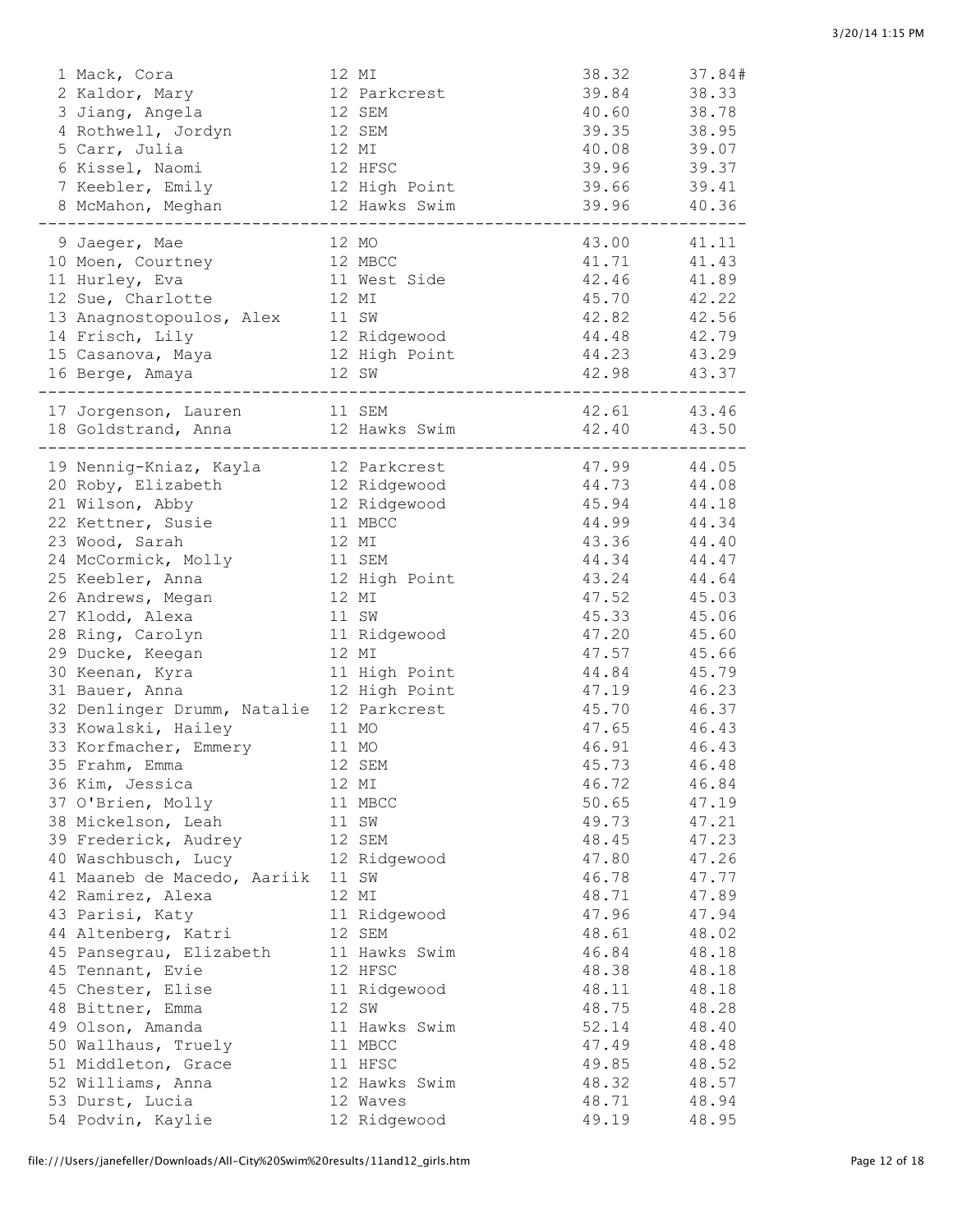| 55 Clark, Madeline                  |       | 12 High Point | 48.95     | 49.17   |
|-------------------------------------|-------|---------------|-----------|---------|
| 56 Link, Phoebe                     |       | 12 SW         | 50.12     | 49.31   |
| 57 Keith, Moira                     |       | 11 MI         | 51.08     | 49.36   |
| 58 Rusk, Jonna                      |       | 11 SW         | 49.42     | 49.70   |
| 59 Boucher, Megan                   |       | 11 Ridgewood  | 51.08     | 49.89   |
| 60 Maas, Lucie                      |       | 12 SW         | 49.96     | 49.90   |
| 61 Redemann, Elizabeth              |       | 11 MBCC       | 50.71     | 49.92   |
| 62 Schuster, Emma                   |       | 11 High Point | 48.28     | 50.00   |
| 63 Tomalin, Emma                    |       | 11 Parkcrest  | 51.05     | 50.07   |
| 64 Darvin, Camila                   |       | 11 Waves      | 49.56     | 50.49   |
| 65 Alexander, Roan                  |       | 11 SW         | 51.93     | 50.63   |
| 66 Riggins, Ella                    |       | 11 High Point | 52.78     | 51.02   |
| 67 Cavalluzzo, Christina            |       | 11 SW         | 50.41     | 51.22   |
| 68 Olson, Paige                     |       | 12 MI         | $\rm{NT}$ | 51.60   |
| 69 Krinkey, Kelsi                   |       | 12 MO         | 53.45     | 51.67   |
| 70 McGill, Megan                    |       | 11 MI         | 53.27     | 51.76   |
| 71 Graham, Reagan                   |       | 11 MO         | 52.90     | 51.79   |
| 72 Ketarkus, Ally                   |       | 11 West Side  | 51.89     | 51.88   |
| 73 Tisdel, Keeley                   |       | 11 West Side  | 53.12     | 51.93   |
| 74 Pulvermacher, Lucca              |       | 11 West Side  | 50.79     | 52.02   |
| 75 Williamson-Shaffer, Maya 11 HFSC |       |               | 52.62     | 52.35   |
| 76 Brinkman, Alyssa                 |       | 11 Hawks Swim | 53.64     | 52.60   |
| 77 Frinzi, Keller                   |       | 11 MI         | 55.90     | 52.69   |
| 78 House, Alice                     |       | 11 SW         | 53.39     | 52.93   |
| 79 Satterfield, Kara                |       | 12 SEM        | 51.34     | 53.53   |
| 80 Hoffmann, Madelyn                | 11 MI |               | 54.04     | 53.65   |
| 81 Harris, Quinn                    | 12 MI |               | 53.21     | 54.23   |
| 82 Ottman, Katelyn                  |       | 12 MO         | 54.78     | 54.52   |
| 83 Engle, Elizabeth                 |       | 11 MI         | 53.34     | 54.54   |
| 84 Schollmeyer, Allison             |       | 12 MI         | 57.23     | 55.26   |
| 85 Moreland, Brianna                |       | 12 MO         | 57.90     | 55.39   |
| 86 Sullivan, Carynne                |       | 11 Ridgewood  | 58.26     | 55.43   |
| 87 Marty, Jaime                     |       | 11 Ridgewood  | 53.24     | 55.60   |
| 88 Olsen, Julia                     |       | 11 Hawks Swim | 57.43     | 55.62   |
| 89 Engel, Tamsin                    |       | 12 Waves      | 1:02.95   | 55.69   |
| 90 Montgomery, Maddy                |       | 11 Ridgewood  | 54.93     | 56.16   |
| 91 Baxter, Abigayle                 |       | 12 MO         | 55.00     | 57.62   |
| 92 Jones, Sophie                    |       | 12 Waves      | 56.37     | 57.80   |
| 93 Alexander, Sophia                |       | 12 SEM        | 57.19     | 58.63   |
| 94 Martinez, Genevieve              |       | 11 West Side  | 1:04.45   | 58.72   |
| 95 Shenker, Claire                  |       | 11 Hawks Swim | 58.08     | 58.79   |
| 96 Carroll, Kelly                   |       | 11 MBCC       | 1:01.33   | 59.10   |
| 97 Libert, Elizabeth                |       | 11 MI         | 59.36     | 59.65   |
| 98 Gartner, Oliva                   |       | 11 SW         | 58.42     | 59.93   |
| 99 Mackeron, Anya                   |       | 11 Ridgewood  | 1:01.79   | 1:01.37 |
| 100 Sandholm, Lily                  |       | 12 SW         | 1:01.82   | 1:01.74 |
| 101 Dresang, Maya                   |       | 12 Parkcrest  | 1:07.30   | 1:03.98 |
| -- Agapov, Nika                     |       | 11 High Point | 1:04.09   | DQ      |
| No touch                            |       |               |           |         |
| -- Schramm, Katelyn                 |       | 12 Hawks Swim | 47.71     | DQ      |
| One hand touch<br>-- Babler, Jazmyn |       | 12 MI         | 54.19     |         |
| Downward butterfly kick             |       |               |           | DQ      |
| -- Veserat, Olivia                  |       | 11 MO         | 1:02.09   | DQ      |
| Downward butterfly kick             |       |               |           |         |
| -- Carey, Margaret                  |       | 12 MI         | 48.86     | DQ      |
| Downward butterfly kick             |       |               |           |         |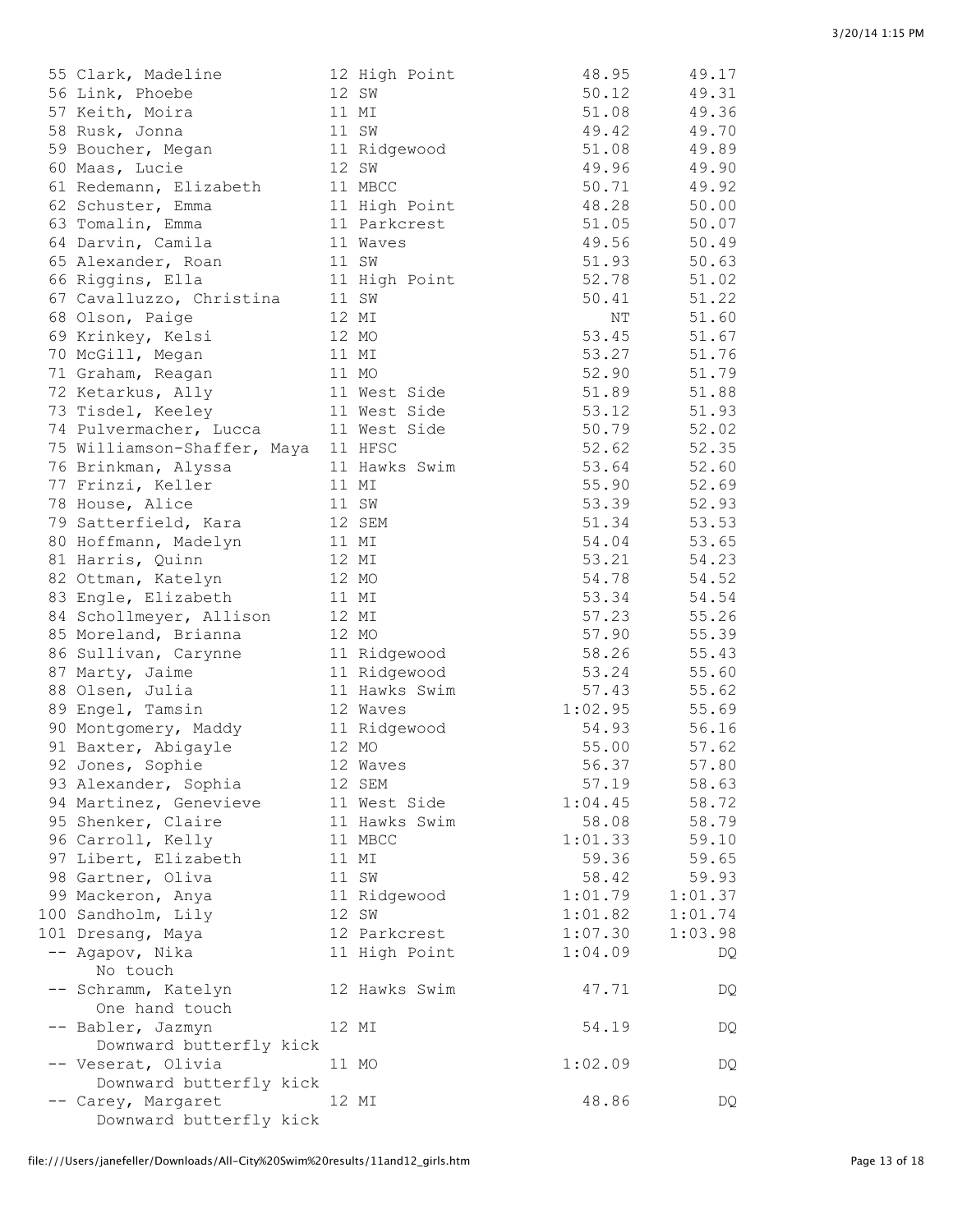| -- Heizman, Katy            | 12 MO        | 58.44 | DO |
|-----------------------------|--------------|-------|----|
| Scissors kick               |              |       |    |
| -- Graf, Anika              | 11 MI        | 42.15 | DO |
| False start                 |              |       |    |
| -- Parry, Grace             | 11 Ridgewood | 54.38 | DO |
| Arms two strokes underwater |              |       |    |
| -- Hester, Lydia            | 11 MBCC      | NΤ    | DO |
| Scissors kick               |              |       |    |
| -- Melnick, Chelsea         | 11 SW        | 57.11 | DO |
| Scissors kick               |              |       |    |
| -- Demitrios, Ada           | 11 MI        | 48.27 | ΝS |
| -- Brown, Halle             | 12 SW        | 51.35 | NS |
|                             |              |       |    |

# **Event 55 Girls 11-12 50 SC Meter Butterfly**

| All City-M: ! 30.23 2001 Alison Grinde - Seminole<br>All City-Y: 27.11 2012 Chiara Pierobon Mays - Hawks |                                    |                                    |               |                |
|----------------------------------------------------------------------------------------------------------|------------------------------------|------------------------------------|---------------|----------------|
| Pool Meters: # 30.23 2001 Alison Grinde, Seminole                                                        |                                    |                                    |               |                |
| Name                                                                                                     | Age Team<br>====================== | Prelims                            | Finals Points |                |
| =================<br>A - Final                                                                           |                                    | __________________________________ |               |                |
| 1 Sato, Clara                                                                                            | 12 HFSC                            | 32.43                              | 31.87         | 20             |
| 2 Todd, Mallory                                                                                          | 11 NK                              | 33.71                              | 33.02         | 17             |
| 3 Sheridan, Sammi                                                                                        | 11 High Point                      | 34.02                              | 33.27         | 16             |
| 4 Petersen, Isabelle                                                                                     | 12 Hawks Swim                      | 34.42                              | 34.22         | 15             |
| 5 DeFever, Ella                                                                                          | 11 Hawks Swim                      | 34.61                              | 34.99         | 14             |
| 6 Nathan, Sarah                                                                                          | 12 SW                              | 35.45                              | 35.66         | 13             |
| 7 Spielman, Allison                                                                                      | 12 SEM                             | 35.65                              | 36.02         | 12             |
| 8 Mirus, Sawyer                                                                                          | 12 HFSC                            | 35.44                              | 36.46         | 11             |
| $B - Final$                                                                                              |                                    |                                    |               |                |
| 9 McCartney, Josie                                                                                       | 11 Ridgewood                       | 35.77                              | 35.04         | $\mathsf 9$    |
| 10 Frucht, Annemarie                                                                                     | 12 NK                              | 35.71                              | 35.50         | $\overline{7}$ |
| 11 Madigan, Grace                                                                                        | 11 MI                              | 35.76                              | 35.96         | 6              |
| 12 Doll, Hanna                                                                                           | 11 MO                              | 36.47                              | 36.17         | $\mathsf S$    |
| 13 Bondoc, Delaney                                                                                       | 11 West Side                       | 36.15                              | 36.19         | $\sqrt{4}$     |
| 14 Stewart, Sara                                                                                         | 11 Ridgewood                       | 36.07                              | 36.58         | $\mathfrak{Z}$ |
| 15 Kelley, Maddy                                                                                         | 11 SEM                             | 37.33                              | 37.25         | $\overline{2}$ |
| 16 Keller, Cassandra                                                                                     | 12 MO                              | 37.70                              | 38.28         | $\mathbf{1}$   |
| Event 55 Girls 11-12 50 SC Meter Butterfly<br>_________________________________                          |                                    |                                    |               |                |
| All City-M: ! 30.23 2001 Alison Grinde - Seminole                                                        |                                    |                                    |               |                |
| All City-Y: 27.11                                                                                        | 2012 Chiara Pierobon Mays - Hawks  |                                    |               |                |
| Pool Meters: # 30.23                                                                                     | 2001 Alison Grinde, Seminole       |                                    |               |                |
| Name                                                                                                     | Age Team                           | Seed                               | Prelims       |                |
| Preliminaries                                                                                            |                                    |                                    |               |                |
| 1 Sato, Clara                                                                                            | 12 HFSC                            | 33.66                              | 32.43         |                |
| 2 Todd, Mallory                                                                                          | 11 NK                              | 33.93                              | 33.71         |                |
| 3 Sheridan, Sammi                                                                                        | 11 High Point                      | 34.16                              | 34.02         |                |
| 4 Petersen, Isabelle                                                                                     | 12 Hawks Swim                      | 36.62                              | 34.42         |                |
| 5 DeFever, Ella                                                                                          | 11 Hawks Swim                      | 35.74                              | 34.61         |                |
| 6 Mirus, Sawyer                                                                                          | 12 HFSC                            | 36.44                              | 35.44         |                |
| 7 Nathan, Sarah                                                                                          | 12 SW                              | 37.75                              | 35.45         |                |
| 8 Spielman, Allison                                                                                      | 12 SEM                             | 35.82                              | 35.65         |                |

------------------------------------------------------------------------- 9 Frucht, Annemarie 12 NK 35.88 35.71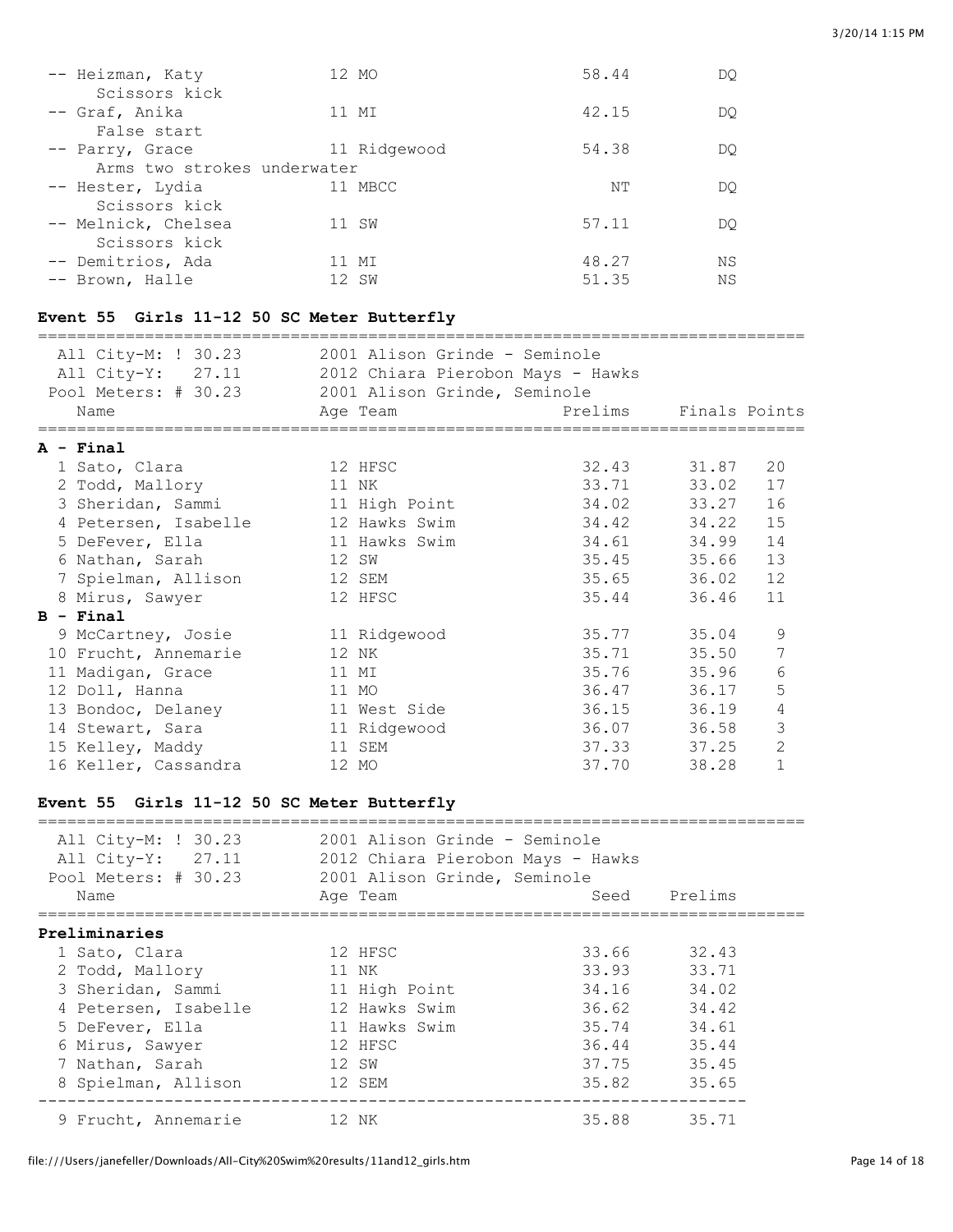| 10 Madigan, Grace                                | 11 MI         | 37.10       | 35.76 |
|--------------------------------------------------|---------------|-------------|-------|
| 11 McCartney, Josie 11 Ridgewood                 |               | 36.61       | 35.77 |
| 12 Stewart, Sara<br>11 Ridgewood                 |               | 38.40 36.07 |       |
| 13 Bondoc, Delaney 11 West Side                  |               | 36.23 36.15 |       |
| 14 Doll, Hanna<br>11 MO                          |               | 36.69 36.47 |       |
| 15 Kelley, Maddy 11 SEM                          |               | 37.48 37.33 |       |
| 16 Keller, Cassandra 12 MO                       |               | 39.62 37.70 |       |
| 17 Cook, Kylie                                   | 12 MO         | 38.51 38.06 |       |
| 18 Schmitz, Sophia 11 Parkcrest                  | _____________ | 38.40 38.08 |       |
| 19 Reid, Claire <b>12 Hawks Swim</b> 37.91 38.29 |               |             |       |
| 20 Stark, Kamden 11 HFSC                         |               | 36.75 38.52 |       |
| 21 Terry, Claudia 12 MO                          |               | 39.59 38.73 |       |
| 22 Rothwell, Jordyn 12 SEM                       |               | 38.36 38.90 |       |
| 23 DeAngeles, Alexandra 12 SW                    |               | 38.87 38.94 |       |
| 24 Zheng, Susanna<br>12 MI                       |               | 41.11 39.03 |       |
| 25 Frisch, Natalie 11 Ridgewood                  |               | 39.21 39.15 |       |
| 26 Roby, Elizabeth 12 Ridgewood                  |               | 40.35 39.58 |       |
| 27 Robinson, Amelia                              | 11 SW         | 40.38 39.85 |       |
| 28 Gonter, Maeve                                 | 11 MI         | 40.43 39.94 |       |
| 29 Peterson, Sydney 12 Parkcrest                 |               | 40.59 40.28 |       |
| 30 Steiner, Sophie 12 Ridgewood                  |               | 41.18       | 40.30 |
| 31 Thomley, Anna                                 | 12 Hawks Swim | 41.27       | 40.65 |
| 32 Jordahl, Ella                                 | 12 SW         | 39.99       | 40.66 |
| 33 Hayes, Morgan                                 | 12 Ridgewood  | 40.68       | 40.90 |
| 34 Korfmacher, Emmery                            | 11 MO         | 45.95       | 41.04 |
| 35 Banaszak, Rylee                               | 11 West Side  | 40.48       | 41.22 |
| 36 Baggot, Jordan                                | 11 MI         | 42.33       | 41.36 |
| 37 Gosselin, Caroline                            | 12 Ridgewood  | 40.07       | 41.44 |
| 38 Mangas, Abby                                  | 12 MI         | 40.26       | 41.50 |
| 39 Middleton, Grace                              | 11 HFSC       | 43.40       | 41.93 |
| 40 McNeil, Caroline<br>11 MBCC                   |               | 43.41       | 42.53 |
| 41 Kiley, Kristin<br>12 SW                       |               | 44.58 42.97 |       |
| 42 Torrealba, Stephanie 11 Ridgewood             |               | 43.72 43.39 |       |
| 43 Schlichting, Bridget                          | 12 MBCC       | 42.80 43.48 |       |
| 44 Podvin, Kaylie                                | 12 Ridgewood  | 45.62       | 43.91 |
| 45 Vaccaro, Nina                                 | 11 Ridgewood  | 43.57       | 44.40 |
| 46 Schensky, Jadyn                               | 11 Waves      | 47.96       | 44.53 |
| 47 Laurent, Maria                                | 11 MI         | 42.17       | 44.54 |
| 48 Altenberg, Katri                              | 12 SEM        | 44.14       | 44.70 |
| 49 Anderson, Chandler                            | 12 MO         | 45.21       | 44.79 |
| 50 Beglinger, Madeline                           | 12 Ridgewood  | 43.59       | 45.00 |
| 51 Dunn, Campbell                                | 12 Ridgewood  | 47.23       | 45.90 |
| 52 Olsen, Julia                                  | 11 Hawks Swim | 50.15       | 48.93 |
| 53 Studt, Kate                                   | 11 MO         | 56.27       | 49.15 |
| 54 Ohnstad, Cecelia                              | 11 Parkcrest  | 49.69       | 49.25 |
| 55 Tosto, Natalie                                | 11 Ridgewood  | 58.49       | 52.69 |
| 56 Melnick, Chelsea                              | 11 SW         | 54.20       | 53.44 |
| 57 Grant, Emily                                  | 11 Ridgewood  | 1:03.00     | 56.87 |
| 58 Sandholm, Lily                                | 12 SW         | 58.59       | 59.15 |
| -- Vredenbregt, Leah<br>Alternating Kick         | 12 HFSC       | 49.94       | DQ    |
| -- Kittelson, Peyton                             | 12 Ridgewood  | 37.09       | DQ    |
| False start                                      |               |             |       |
| -- Rusk, Jonna<br>False start                    | 11 SW         | 41.47       | DQ    |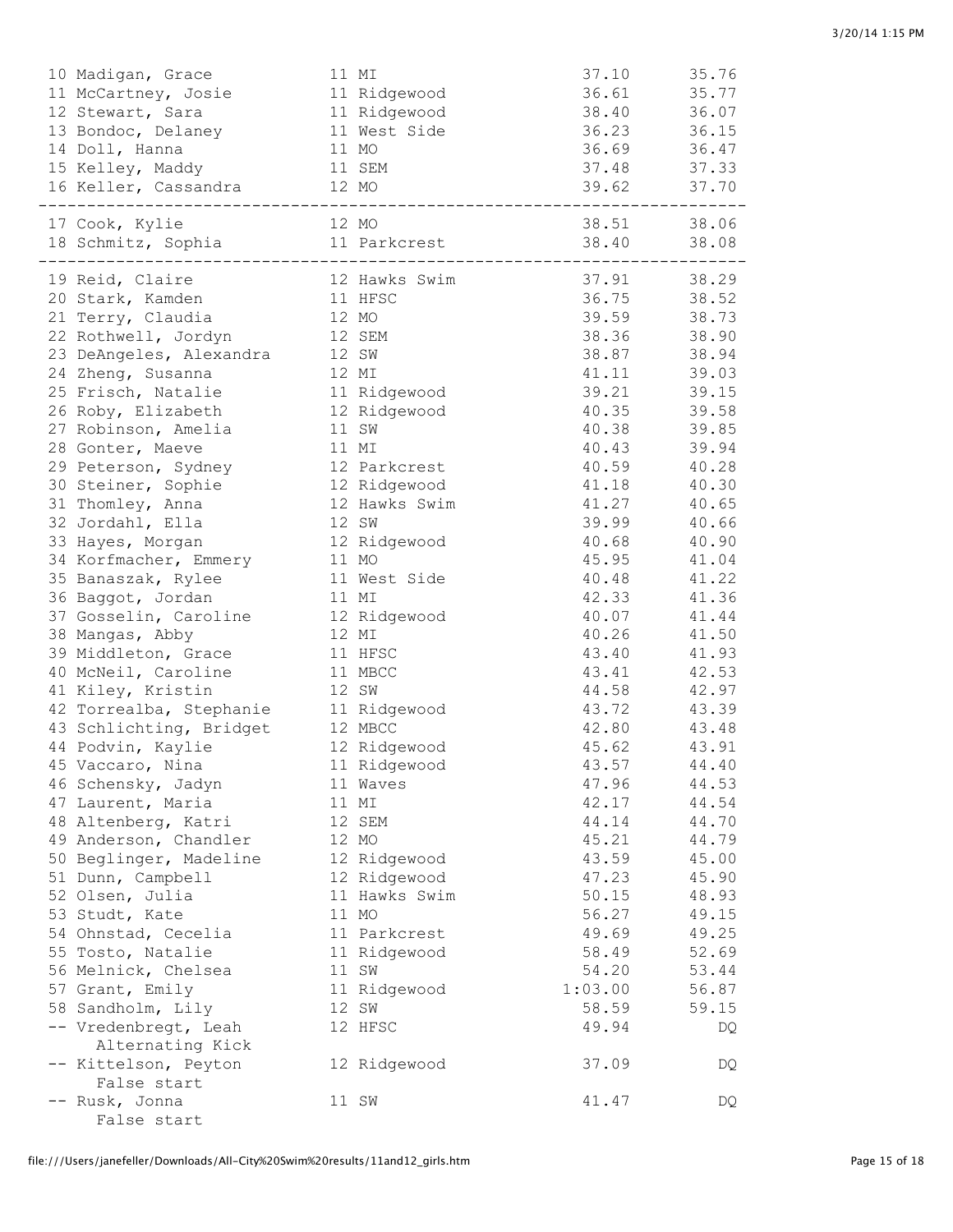### =============================================================================== All City-M: ! 1:55.18 2011 Shorewood Hills S. Higgins, M. Sullivan, K. Cardwell, K. Nealey All City-Y: 1:47.64 2012 Middleton C. Mack, G. Wyngaard, J. Winkler, C. Hippen Pool Meters: # 1:59.59 2011 Ridgewood Feller, Wilson, Becker, Nelson Team Seed Finals Points =============================================================================== 1 High Point Swim Club 'A' 2:04.12 2:02.70 40 1) Sheridan, Sammi 11 2) Zocher, McKenzie 12 3) Keebler, Emily 12 4) Henshue, Sophie 12 2 Ridgewood 'A' 2:07.45 2:02.86 34 1) Slattery, Megan 11 2) Danielsen, Sami 11 3) Stewart, Sara 11 (4) Alssen, Malia 12 3 Middleton Gators 'A' 2:06.34 2:03.30 32 1) Warriner, Molly 12 2) Barrett, Alexis 12 3) Carr, Julia 12 4) Mack, Cora 12 4 Hill Farm Swim Club 'A' 2:09.17 2:05.66 30 1) Kissel, Naomi 12 2) Rogers, Mia 12 3) Mirus, Sawyer 12 4) Sato, Clara 12 5 Seminole Sharks Swim & Dive Te 'A' 2:09.28 2:08.67 28 1) Spielman, Allison 12 3) Kelley, Maddy 11 4) Zuehl, Kaitlyn 11 6 Shorewood Hills 'A' 2:14.54 2:10.80 26 1) DeAngeles, Alexandra 12 2) Berge, Amaya 12 3) Messner, Molly 11  $\hspace{1cm}$  4) Nathan, Sarah 12 7 Monona Swim and Dive 'A' 2:11.88 2:12.50 24 1) Terry, Claudia 12 2) Doll, Hanna 11 3) Vogel, Taylor 12 (4) Jaeger, Mae 12 8 Middleton Gators 'B' 2:17.55 x2:12.93 1) Baggot, Jordan 11 2) Zheng, Susanna 12 3) Sue, Charlotte 12 4) Madigan, Grace 11 9 Parkcrest 'A' 2:15.49 2:13.23 22 1) Gessler, Nicole 12 2) Levi, Eve 12 3) Peterson, Sydney 12  $\hskip 10mm$  4) Kaldor, Mary 12 10 Ridgewood 'B' 2:14.27 x2:13.54 1) Albert, Alli 11 2) Hayes, Morgan 12 3) Kittelson, Peyton 12 4) McCartney, Josie 11 11 Seminole Sharks Swim & Dive Te 'B' 2:18.75 x2:15.01 1) Jorgenson, Lauren 11 2) Granetzke, Hannah 11 3) Jiang, Angela 12 4) Updegrove, Avery 12 12 Hawks Landing Swim Team 'A' 2:12.80 2:15.09 18 1) Goldstrand, Anna 12 2) Petersen, Isabelle 12 3) McMahon, Meghan 12 4) DeFever, Ella 11 13 West Side Swim Club 'A' 2:14.89 2:16.98 14 1) Semmann, Laura 12 2) Banaszak, Rylee 11 3) Hurley, Eva 11 4) Bondoc, Delaney 11 14 Nakoma Swim Team 'A' 2:19.35 2:17.71 12 1) Todd, Mallory 11 2) Anderson, Emily 11 3) Carroll, Mackenzie 12 4) Frucht, Annemarie 12 15 Ridgewood 'C' 2:21.07 x2:18.49 1) Steiner, Sophie 12 2) Chester, Elise 11 3) Parisi, Katy 11 4) Frisch, Lily 12 16 Hill Farm Swim Club 'B' 2:20.68 x2:18.83

**Event 65 Girls 11-12 200 SC Meter Freestyle Relay**

file:///Users/janefeller/Downloads/All-City%20Swim%20results/11and12\_girls.htm example 16 of 18 and 17 and 17 and 18 and 18 and 18 and 18 and 18 and 18 and 18 and 18 and 18 and 18 and 18 and 18 and 18 and 18 and 18 and 18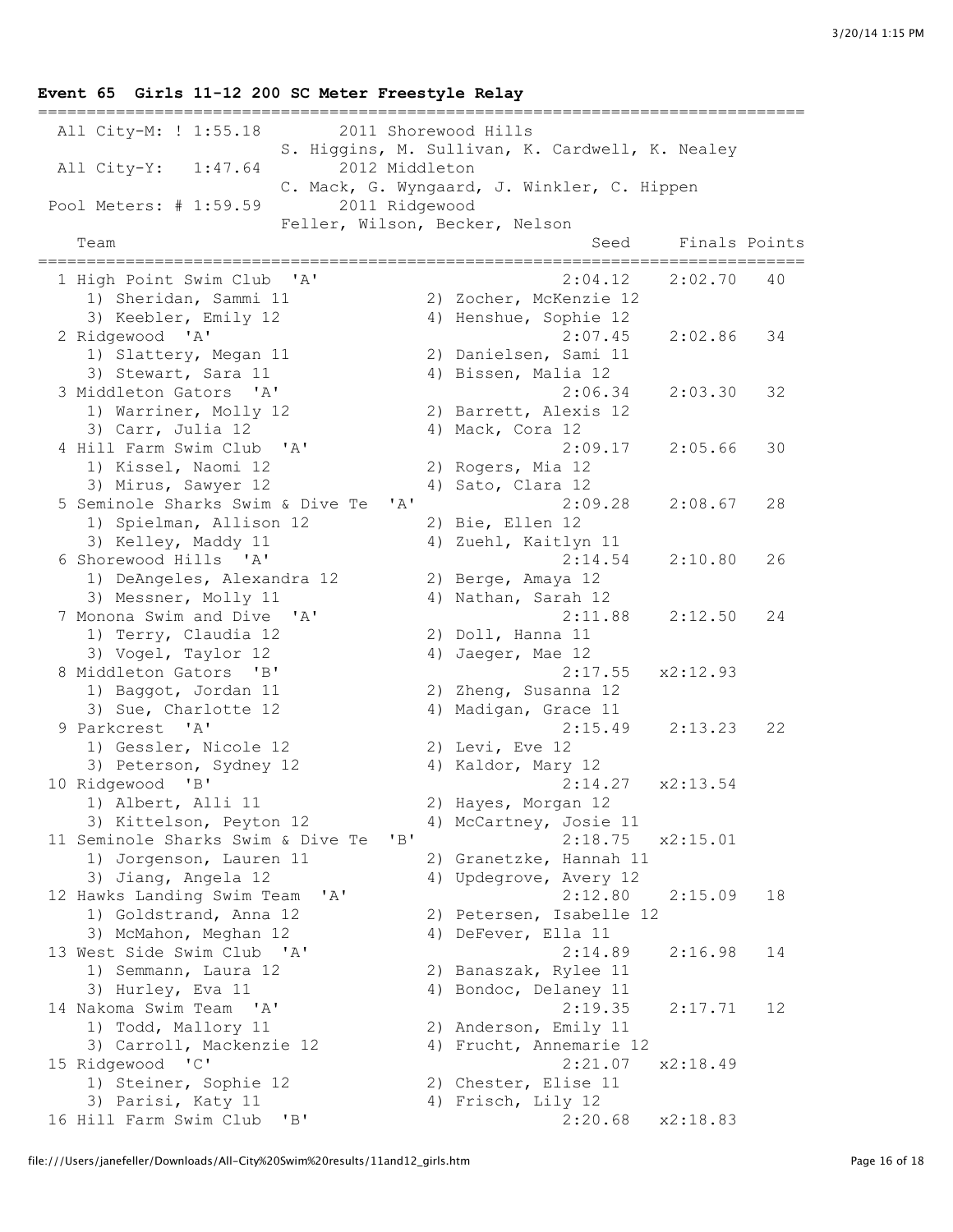1) Hershberger, Rebekah 12 2) Jankovich, Josie 12 3) Rudolph, Lydia 12 4) Stark, Kamden 11 17 Shorewood Hills 'B' 2:26.96 x2:19.70 1) Jordahl, Ella 12 2) Mickelson, Leah 11 3) Schoff, Kirsten 12 4) Anagnostopoulos, Alex 11 18 Hawks Landing Swim Team 'B' 2:26.73 x2:19.80 1) Erlandson, Nora 11 2) Thomley, Anna 12 3) Pansegrau, Elizabeth 11 4) Olson, Amanda 11 19 Middleton Gators 'C' 2:25.10 x2:19.91 1) Graf, Anika 11 2) Gonter, Maeve 11 3) Wood, Sarah 12 4) Andrews, Megan 12 20 Goodman Pool Waves 'A' 2:21.80 2:21.16 10 1) Schensky, Jadyn 11 2) Bryan, Kristin 12 1) Schensky, Jadyn 11 (2) Bryan, Kristin 12<br>3) Durst, Lucia 12 (4) Quattrucci, Isabella 12 21 Monona Swim and Dive 'B' 2:25.58 x2:21.78 1) Kowalski, Hailey 11 2) Anderson, Chandler 12 3) Keller, Cassandra 12 (4) Cook, Kylie 12 22 Ridgewood 'D' 2:28.96 x2:21.85 1) Samz, Meghan 11 2) Gosselin, Caroline 12 3) Wilson, Abby 12 4) Roby, Elizabeth 12 23 Parkcrest 'B' 2:34.53 x2:22.25 1) Denlinger Drumm, Natalie 12 2) Nennig-Kniaz, Kayla 12 3) Tomalin, Emma 11 4) Schmitz, Sophia 11 24 High Point Swim Club 'B' 2:21.21 x2:22.66 1) Walker, Diana 11 2) Wilson, Tyler 11 3) Casanova, Maya 12 4) Young, Beth 12 25 Middleton Gators 'D' 2:27.31 x2:23.75 1) Ramirez, Alexa 12 2) Stahnke, Alexis 12 3) Hernandez, Kaylee 12 4) Ashe, Alexis 12 26 Ridgewood 'E' 2:36.54 x2:24.81 1) Podvin, Kaylie 12 2) Waschbusch, Lucy 12 3) Frisch, Natalie 11 4) Boucher, Megan 11 27 Middleton Gators 'E' 2:31.36 x2:28.07 1) Kim, Jessica 12 2) Laurent, Maria 11 3) Olson, Paige 12 4) Smith, Berkley 11 28 High Point Swim Club 'C' 2:32.12 x2:28.35 1) Clark, Madeline 12 2) Schuster, Emma 11 3) Keenan, Kyra 11  $\qquad \qquad$  4) Keebler, Anna 12 29 Middleton Gators 'F' 2:35.76 x2:28.59 1) Quigley, Taryn 12 2) Babler, Jazmyn 12 3) Carey, Margaret 12 4) Mangas, Abby 12 30 Shorewood Hills 'C' 2:35.13 x2:28.70 1) Sexson, Leah 11 2) Robinson, Amelia 11 3) Link, Phoebe 12 4) Hacker, Vivian 12 31 Shorewood Hills 'D' 2:40.93 x2:29.50 1) Kiley, Kristin 12 2) Bittner, Emma 12 3) Maas, Lucie 12 4) Maaneb de Macedo, Aariika 11 32 Ridgewood 'F' 2:50.14 x2:32.02 1) Torrealba, Stephanie 11 2) Bonifas, Maddy 11 3) Vaccaro, Nina 11 4) Ring, Carolyn 11 33 Hill Farm Swim Club 'C' 2:34.74 x2:32.29 1) Middleton, Grace 11 2) Ra, Irene 11 3) Heinrichs, Ellie 11 (4) Tennant, Evie 12<br>
aple Bluff Country Club Swim 'A' (2:34.42 (2:32.59) 34 Maple Bluff Country Club Swim 'A' 2:34.42 2:32.59 8<br>1) Schlichting, Bridget 12 2) McNeil, Caroline 11 1) Schlichting, Bridget 12 3) Masciopinto, Francesca 11 4) Moen, Courtney 12 35 Middleton Gators 'H' 2:47.53 x2:36.69